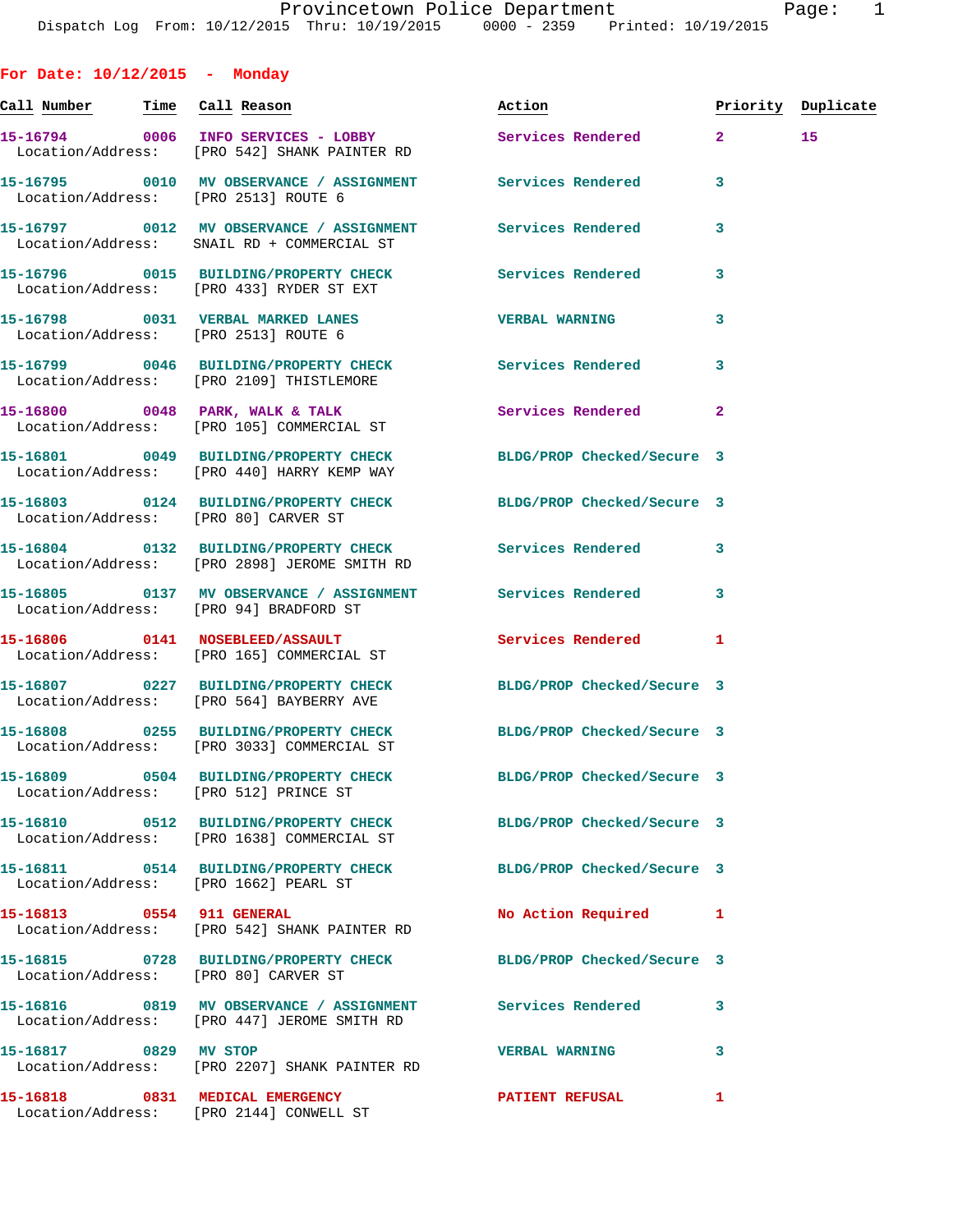|                             | Dispatch Log From: 10/12/2015 Thru: 10/19/2015 0000 - 2359 Printed: 10/19/2015                                     | Provincetown Police Department  |              | Page: | $\overline{\phantom{0}}^2$ |
|-----------------------------|--------------------------------------------------------------------------------------------------------------------|---------------------------------|--------------|-------|----------------------------|
|                             | 15-16819 0907 BUILDING/PROPERTY CHECK BLDG/PROP Checked/Secure 3                                                   |                                 |              |       |                            |
|                             | Location/Address: [PRO 3033] COMMERCIAL ST                                                                         |                                 |              |       |                            |
| 15-16820 1010 MV STOP       | Location/Address: STANDISH ST + BRADFORD ST                                                                        | VERBAL WARNING 3                |              |       |                            |
|                             | 15-16821 1051 LOST PINK BACKPACK<br>Location/Address: [PRO 2543] MACMILLAN WHARF                                   | <b>Services Rendered</b>        | $\mathbf{3}$ |       |                            |
|                             | 15-16822 1103 ALARM - TESTING<br>Location/Address: [PRO 539] SHANK PAINTER RD                                      | Services Rendered               | 1            |       |                            |
| Refer To Summons: 15-306-AR | 15-16823 1118 MV ACCIDENT<br>Location/Address: [PRO 245] COMMERCIAL ST<br>Refer To Summons: 15-302-AR              | Services Rendered               | $\mathbf{1}$ |       |                            |
|                             | 15-16825 1211 MEDICAL EMERGENCY<br>Location/Address: [PRO 440] HARRY KEMP WAY                                      | Transported to Hospital 1       |              |       |                            |
|                             | 15-16826 1235 MEDICAL EMERGENCY<br>Location/Address: [PRO 2551] PROVINCELANDS RD                                   | Peace Restored and the Restored | 1            |       |                            |
|                             | 15-16827 1248 911 FAILURE/DROPPED CALL<br>Location/Address: [PRO 542] SHANK PAINTER RD                             | No Action Required              | $\mathbf{1}$ |       |                            |
|                             | 15-16828 1335 PARKING COMPLAINT / GENERAL Citation/Warning Issued 3<br>Location/Address: BRADFORD ST + WINTHROP ST |                                 |              | 1     |                            |
|                             | 15-16829 1354 MEDICAL EMERGENCY<br>Location/Address: [PRO 1751] BAYBERRY AVE                                       | Transported to Hospital 1       |              |       |                            |
|                             | 15-16830 1407 FOUND CREDIT CARD/RETURNED<br>Location/Address: [PRO 542] SHANK PAINTER RD                           | Services Rendered               | $\mathbf{3}$ | 1     |                            |
|                             | 15-16831 1424 FOUND CELL PHONE WITH CASE Services Rendered<br>Location/Address: [PRO 146] COMMERCIAL ST            |                                 | 3            |       |                            |
|                             | 15-16832 1514 BUILDING/PROPERTY CHECK<br>Location/Address: [PRO 2500] COMMERCIAL ST                                | <b>Services Rendered</b>        | 3            |       |                            |
|                             | 15-16834 1556 PARK, WALK & TALK<br>Location/Address: [PRO 165] COMMERCIAL ST                                       | Services Rendered 2             |              |       |                            |
|                             | 15-16835 1608 LOST BLACK WALLET<br>Location/Address: [PRO 542] SHANK PAINTER RD                                    | Services Rendered 3             |              |       |                            |
|                             | 15-16836 1644 BUILDING/PROPERTY CHECK<br>Location/Address: [PRO 2898] JEROME SMITH RD                              | Services Rendered               | 3            |       |                            |
|                             | 15-16837 1647 FOUND AT&T FLIP PHONE<br>Location/Address: [PRO 542] SHANK PAINTER RD                                | Services Rendered 3             |              |       |                            |
|                             | 15-16838 1739 COMPLAINT - STREET PERFORMERS Unfounded<br>Location/Address: [PRO 3094] COMMERCIAL ST                |                                 | 3            |       |                            |
|                             | 15-16839 1746 BUILDING/PROPERTY CHECK BLDG/PROP Checked/Secure 3<br>Location/Address: [PRO 519] RACE POINT RD      |                                 |              |       |                            |
|                             | 15-16840 1804 MV OBSERVANCE / ASSIGNMENT Services Rendered<br>Location/Address: [PRO 2206] COMMERCIAL ST           |                                 | -3           |       |                            |
| 15-16841 1901 BAR CHECK     | Location/Address: [PRO 2737] COMMERCIAL ST                                                                         | Services Rendered               | $\mathbf{2}$ |       |                            |
|                             | 15-16842 1903 BAR CHECK<br>Location/Address: [PRO 3671] COMMERCIAL ST                                              | Services Rendered               | $\mathbf{2}$ |       |                            |
| 15-16843 1905 BAR CHECK     | Location/Address: [PRO 272] COMMERCIAL ST                                                                          | Services Rendered               | $\mathbf{2}$ |       |                            |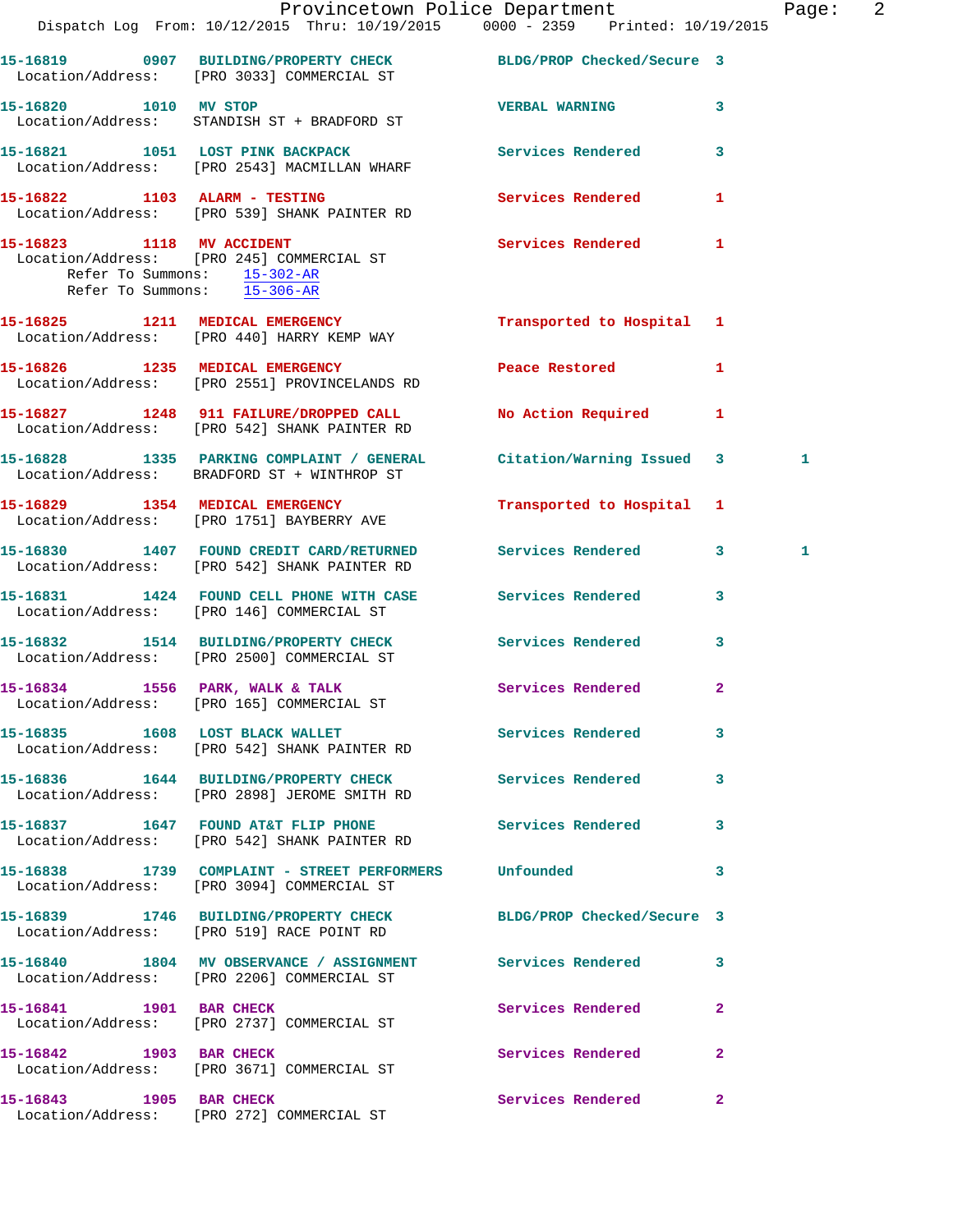**15-16844 1909 BAR CHECK Services Rendered 2**  Location/Address: [PRO 399] COMMERCIAL ST **15-16845 1924 BAR CHECK Services Rendered 2**  Location/Address: [PRO 3443] COMMERCIAL ST **15-16846 1934 BAR CHECK Services Rendered 2**  Location/Address: [PRO 1953] COMMERCIAL ST 15-16847 1937 BAR CHECK **1988 Services Rendered** 2 Location/Address: [PRO 3117] COMMERCIAL ST 15-16848 1940 BAR CHECK **1988 1988 Services Rendered** 2 Location/Address: [PRO 208] COMMERCIAL ST 15-16849 1944 BAR CHECK Services Rendered 2 Location/Address: [PRO 2832] COMMERCIAL ST **15-16850 2011 BUILDING/PROPERTY CHECK BLDG/PROP Checked/Secure 3**  Location/Address: [PRO 3033] COMMERCIAL ST **15-16851 2050 BUILDING/PROPERTY CHECK BLDG/PROP Checked/Secure 3**  Location/Address: [PRO 519] RACE POINT RD 15-16852 2101 PARK, WALK & TALK 2 Services Rendered 2 Location/Address: [PRO 2500] COMMERCIAL ST **15-16853 2148 BUILDING/PROPERTY CHECK BLDG/PROP Checked/Secure 3**  Location/Address: [PRO 2206] COMMERCIAL ST **15-16854 2214 BUILDING/PROPERTY CHECK BLDG/PROP Checked/Secure 3**  Location/Address: [PRO 545] SHANK PAINTER RD **15-16855 2237 NOSEBLEED PATIENT REFUSAL 1**  Location/Address: [PRO 1830] BRADFORD ST **15-16857 2345 BUILDING/PROPERTY CHECK BLDG/PROP Checked/Secure 3**  Location/Address: [PRO 1778] SHANK PAINTER RD **15-16858 2346 BUILDING/PROPERTY CHECK BLDG/PROP Checked/Secure 3**  Location/Address: [PRO 545] SHANK PAINTER RD **15-16859 2357 BUILDING/PROPERTY CHECK BLDG/PROP Checked/Secure 3**  Location/Address: [PRO 175] COMMERCIAL ST **For Date: 10/13/2015 - Tuesday 15-16860 0011 MV OBSERVANCE / ASSIGNMENT Services Rendered 3**  Location/Address: [PRO 42] BRADFORD ST **15-16861 0022 BUILDING/PROPERTY CHECK Services Rendered 3**  Location/Address: [PRO 2483] COMMERCIAL ST **15-16862 0049 BUILDING/PROPERTY CHECK Services Rendered 3**  Location/Address: [PRO 106] COMMERCIAL ST **15-16864 0054 MV OBSERVANCE / ASSIGNMENT Services Rendered 3**  Location/Address: [PRO 2489] BRADFORD ST **15-16865 0057 LIFT ASSIST Services Rendered 1**  Location/Address: [PRO 3305] COURT ST **15-16867 0609 LOBBY TRAFFIC Services Rendered 2 23**  Location/Address: [PRO 542] SHANK PAINTER RD 15-16869 0708 MEDICAL EMERGENCY Services Rendered 1 Location/Address: [PRO 542] SHANK PAINTER RD Refer To Arrest: 15-303-AR **15-16870 0803 BUILDING/PROPERTY CHECK BLDG/PROP Checked/Secure 3**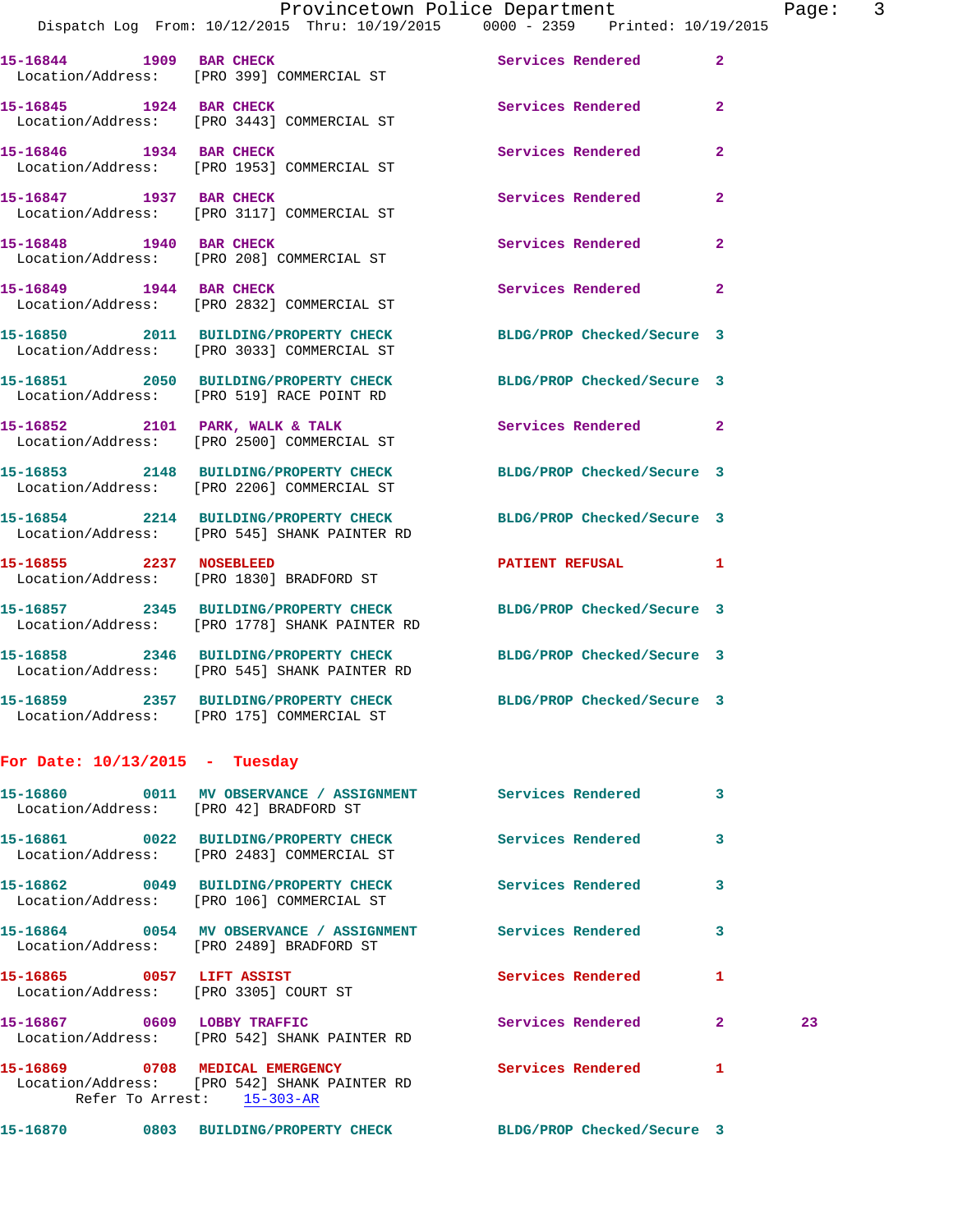|                                                                | Dispatch Log From: 10/12/2015 Thru: 10/19/2015 0000 - 2359 Printed: 10/19/2015                                 | Provincetown Police Department | Page: 4        |
|----------------------------------------------------------------|----------------------------------------------------------------------------------------------------------------|--------------------------------|----------------|
| Location/Address: [PRO 3287] ROUTE 6                           |                                                                                                                |                                |                |
|                                                                | 15-16871 0812 ALARM - WORK<br>Location/Address: [PRO 31] BRADFORD ST                                           | Services Rendered 1            |                |
|                                                                | 15-16872 0813 MEDICAL EMERGENCY<br>Location/Address: [PRO 440] HARRY KEMP WAY                                  | Transported to Hospital 1      |                |
| 15-16873 0813 SCHOOL                                           | Location/Address: [PRO 569] WINSLOW ST                                                                         | Services Rendered 3            |                |
| $15-16874$ 0858 ALARM - FIRE<br>Location/Address: ATLANTIC AVE |                                                                                                                | <b>Services Rendered</b>       | $\mathbf{1}$   |
| 15-16876 0922 HAZARDS<br>Location/Address: CONWELL ST          |                                                                                                                | Taken/Referred to Other 2      |                |
| 15-16877 0938 GENERAL INFO                                     |                                                                                                                | No Action Required 3           |                |
| 15-16879 1026 THREATS                                          | Location/Address: [PRO 2228] COMMERCIAL ST                                                                     | Services Rendered              | $\overline{2}$ |
|                                                                | 15-16880 1041 ASSIST CITIZEN<br>Location/Address: [PRO 442] HARRY KEMP WAY                                     | Services Rendered              | 3              |
|                                                                | 15-16881 1100 MEDICAL EMERGENCY<br>Location/Address: [PRO 1119] WAREHAM ST                                     | Transported to Hospital 1      |                |
|                                                                | 15-16882 1122 MEDICAL EMERGENCY<br>Location/Address: [PRO 175] COMMERCIAL ST                                   | PATIENT REFUSAL                | 1              |
|                                                                | 15-16885 1146 LOST SET OF KEYS<br>Location/Address: [PRO 542] SHANK PAINTER RD                                 | Services Rendered 3            |                |
|                                                                | 15-16883 1148 PRISONER TRANSPORT<br>Location: [PRO 3705] ORLEANS DISTRICT COURT                                | Taken/Referred to Other 3      |                |
| 15-16884 1150 FOLLOW UP                                        | Location/Address: [PRO 3296] SHANK PAINTER RD                                                                  | Services Rendered              | $\mathbf{2}$   |
|                                                                | 15-16886 1220 FLIGHT COVERAGE<br>Location/Address: [PRO 516] RACE POINT RD                                     | <b>Services Rendered</b>       | $\mathbf{2}$   |
|                                                                | 15-16888 1256 PARK, WALK & TALK 1998 Services Rendered 2<br>Location/Address: [PRO 105] COMMERCIAL ST          |                                |                |
|                                                                | 15-16889 1311 PARK, WALK & TALK 1998 Services Rendered 2<br>Location/Address: [PRO 606] CONWELL ST             |                                |                |
| Location/Address: RYDER ST                                     | 15-16892 1337 PARKING COMPLAINT / GENERAL Services Rendered 3                                                  |                                |                |
| Location/Address: BRADFORD ST                                  | 15-16891 1339 MEDICAL EMERGENCY                                                                                | Transported to Hospital 1      |                |
|                                                                | 15-16893 1429 BUILDING/PROPERTY CHECK BLDG/PROP Checked/Secure 3<br>Location/Address: [PRO 2500] COMMERCIAL ST |                                |                |
|                                                                | 15-16894 1532 PROPERTY ITEMS STOLEN Services Rendered<br>Location/Address: [PRO 1836] NELSON AVE               |                                | $\mathbf{2}$   |
|                                                                | 15-16895 1559 BUILDING/PROPERTY CHECK Services Rendered 3<br>Location/Address: [PRO 3430] COMMERCIAL ST        |                                |                |
|                                                                | 15-16896 1613 MV OBSERVANCE / ASSIGNMENT No Action Required 3<br>Location/Address: [PRO 2500] COMMERCIAL ST    |                                |                |
| 15-16897 1614 SMOKE ODOR                                       | Location/Address: [PRO 1537] COMMERCIAL ST                                                                     | <b>Services Rendered</b>       | $\mathbf{1}$   |
|                                                                | 15-16898 1644 MV OBSERVANCE / ASSIGNMENT Services Rendered 3                                                   |                                |                |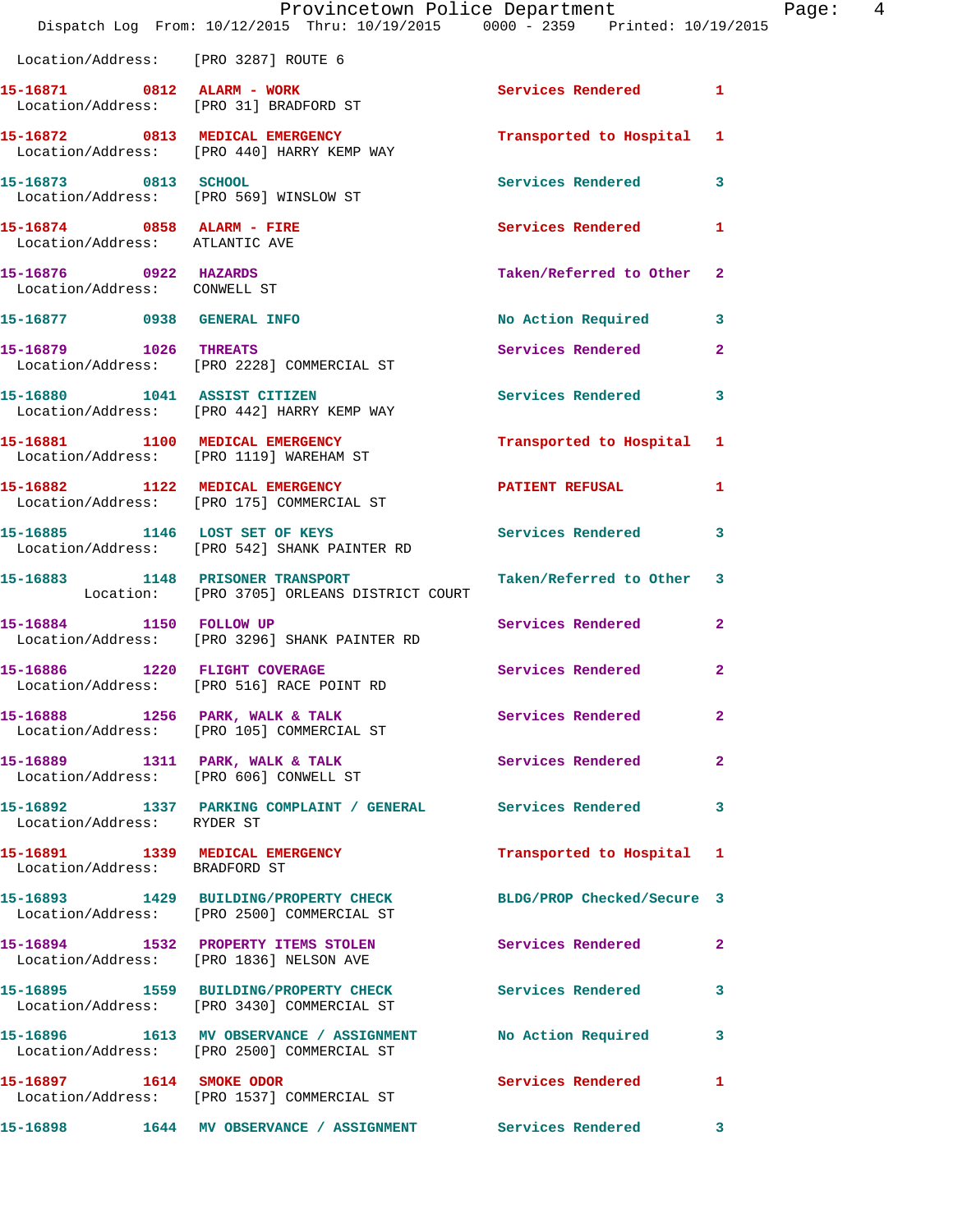|                                    | Provincetown Police Department                                                                                 |                            |                | Page |
|------------------------------------|----------------------------------------------------------------------------------------------------------------|----------------------------|----------------|------|
|                                    | Dispatch Log From: 10/12/2015 Thru: 10/19/2015 0000 - 2359 Printed: 10/19/2015                                 |                            |                |      |
|                                    | Location/Address: HIGH POLE HL + BRADFORD ST                                                                   |                            |                |      |
| Location/Address: COMMERCIAL ST    | 15-16899 1705 PARK, WALK & TALK                                                                                | Services Rendered 2        |                |      |
|                                    | 15-16900 1832 MV OBSERVANCE / ASSIGNMENT<br>Location/Address: STANDISH ST + BRADFORD ST                        | Citation/Warning Issued    | 3              |      |
| 15-16901 1852 MV STOP              | Location/Address: BRADFORD ST + RYDER ST                                                                       | <b>VERBAL WARNING</b>      | 3              |      |
|                                    | 15-16902 1940 BUILDING/PROPERTY CHECK BLDG/PROP Checked/Secure 3<br>Location/Address: [PRO 182] COMMERCIAL ST  |                            |                |      |
|                                    | 15-16903 1940 MEDICAL EMERGENCY<br>Location/Address: [PRO 106] COMMERCIAL ST                                   | PATIENT REFUSAL            | 1              |      |
|                                    | 15-16904 1947 SUSPICIOUS ACTIVITY<br>Location/Address: [PRO 1867] SHANK PAINTER RD                             | Services Rendered          | $\overline{2}$ |      |
|                                    | 15-16905 1955 PARK, WALK & TALK<br>Location/Address: [PRO 106] COMMERCIAL ST                                   | Services Rendered          | $\overline{2}$ |      |
| 15-16906 2021 MV STOP              | Location/Address: [PRO 542] SHANK PAINTER RD                                                                   | <b>VERBAL WARNING</b>      | 3              |      |
|                                    | 15-16907 2029 BUILDING/PROPERTY CHECK<br>Location/Address: [PRO 519] RACE POINT RD                             | BLDG/PROP Checked/Secure 3 |                |      |
|                                    | 15-16908 2057 MEDICAL EMERGENCY<br>Location/Address: [PRO 204] COMMERCIAL ST                                   | Transported to Hospital 1  |                |      |
|                                    | 15-16909 2059 BUILDING/PROPERTY CHECK BLDG/PROP Checked/Secure 3<br>Location/Address: [PRO 2206] COMMERCIAL ST |                            |                |      |
|                                    | 15-16910 2111 BUILDING/PROPERTY CHECK<br>Location/Address: [PRO 3033] COMMERCIAL ST                            | BLDG/PROP Checked/Secure 3 |                |      |
|                                    | 15-16911 2313 BUILDING/PROPERTY CHECK<br>Location/Address: [PRO 2483] COMMERCIAL ST                            | Services Rendered          | 3              |      |
| 15-16912 2331 DISTURBANCE          | Location/Address: MILLER HILL RD + BRADFORD ST                                                                 | PATIENT REFUSAL            | $\mathbf{1}$   |      |
| For Date: $10/14/2015$ - Wednesday |                                                                                                                |                            |                |      |
|                                    | 15-16913 0007 LOBBY TRAFFIC                                                                                    | Services Rendered 2        |                | 29   |

Page: 5

 Location/Address: [PRO 542] SHANK PAINTER RD **15-16914 0010 BUILDING/PROPERTY CHECK Services Rendered 3**  Location/Address: [PRO 1662] PEARL ST **15-16915 0012 BUILDING/PROPERTY CHECK Services Rendered 3**  Location/Address: [PRO 1220] HARRY KEMP WAY **15-16916 0015 MV OBSERVANCE / ASSIGNMENT Services Rendered 3**  Location/Address: HOWLAND ST + BRADFORD ST **15-16917 0114 ASSAULT Unfounded 1**  Location/Address: [PRO 399] COMMERCIAL ST **15-16918 0235 BUILDING/PROPERTY CHECK Services Rendered 3**  Location/Address: [PRO 80] CARVER ST **15-16919 0248 BUILDING/PROPERTY CHECK BLDG/PROP Checked/Secure 3**  Location/Address: [PRO 3033] COMMERCIAL ST **15-16920 0343 MEDICAL EMERGENCY PATIENT REFUSAL 1**  Location/Address: [PRO 542] SHANK PAINTER RD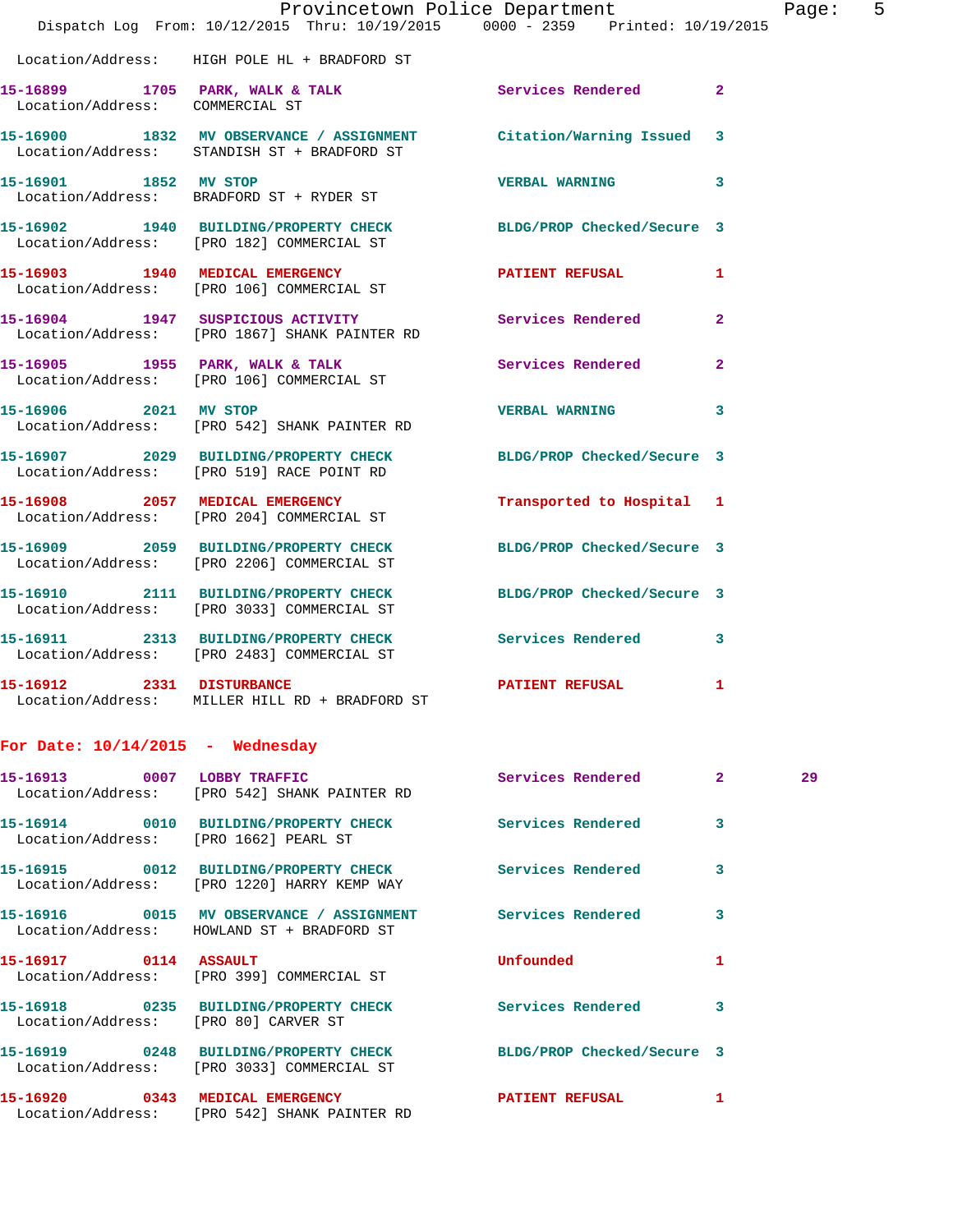|                                                                | Provincetown Police Department<br>Dispatch Log From: 10/12/2015 Thru: 10/19/2015 0000 - 2359 Printed: 10/19/2015 |                            |                         |
|----------------------------------------------------------------|------------------------------------------------------------------------------------------------------------------|----------------------------|-------------------------|
|                                                                | 15-16921 0608 BUILDING/PROPERTY CHECK BLDG/PROP Checked/Secure 3<br>Location/Address: [PRO 379] COMMERCIAL ST    |                            |                         |
|                                                                | 15-16922 0610 MV OBSERVANCE / ASSIGNMENT Services Rendered<br>Location/Address: [PRO 3430] COMMERCIAL ST         |                            | 3                       |
| Location/Address: [PRO 3287] ROUTE 6                           | 15-16923 0725 BUILDING/PROPERTY CHECK                                                                            | BLDG/PROP Checked/Secure 3 |                         |
| Location/Address: [PRO 3287] ROUTE 6                           | 15-16924 0741 PARK, WALK & TALK 3 Services Rendered                                                              |                            | 2                       |
| 15-16925 0800 SCHOOL<br>Location/Address: [PRO 569] WINSLOW ST |                                                                                                                  | Services Rendered          | 3                       |
| 15-16938 0800 COURT                                            | Location: [ORL] ORLEANS COURT                                                                                    | <b>Services Rendered</b>   | 3                       |
| 15-16926 0840 COMPLAINT                                        | Location/Address: [PRO 2474] BRADFORD ST                                                                         | Could Not Locate           | 3                       |
|                                                                | 15-16927 0850 F/U BIRD<br>Location/Address: [PRO 3296] SHANK PAINTER RD                                          | Services Rendered          | $\mathbf{2}$            |
|                                                                | 15-16928 0855 PARK, WALK & TALK<br>Location/Address: [PRO 106] COMMERCIAL ST                                     | Services Rendered          | $\overline{\mathbf{2}}$ |
|                                                                |                                                                                                                  | Taken/Referred to Other    | -1                      |
| Location/Address: [PRO 571] ALDEN ST                           | 15-16930 0918 BUILDING/PROPERTY CHECK BLDG/PROP Checked/Secure 3                                                 |                            |                         |
|                                                                | 15-16932 0928 ALARM - GENERAL<br>Location/Address: [PRO 537] SHANK PAINTER RD                                    | <b>No Action Required</b>  | -1                      |
|                                                                | 15-16931 0929 BUILDING/PROPERTY CHECK BLDG/PROP Checked/Secure 3<br>Location/Address: [PRO 447] JEROME SMITH RD  |                            |                         |
|                                                                | 15-16933 0941 ALARM - FIRE<br>Location/Address: [PRO 1265] COMMERCIAL ST                                         | <b>False Alarm</b>         | 1                       |
|                                                                | 15-16934 0954 FOUND FUND BOX/RETURNED<br>Location/Address: [PRO 300] COMMERCIAL ST                               | <b>Services Rendered</b>   | 3                       |
| Location/Address: [PRO 571] ALDEN ST                           | 15-16935 1015 BUILDING/PROPERTY CHECK                                                                            | BLDG/PROP Checked/Secure 3 |                         |
| 15-16936 1016 LOST IPAD                                        | Location/Address: [PRO 3015] BRADFORD ST                                                                         | <b>Services Rendered</b>   | 3                       |
|                                                                | 15-16937 1023 MV OBSERVANCE / ASSIGNMENT Services Rendered<br>Location/Address: BRADFORD ST + HIGH POLE HILL     |                            | 3                       |
| 15-16939 1100 PARK, WALK & TALK                                | Location/Address: [PRO 537] SHANK PAINTER RD                                                                     | Services Rendered          | 2                       |
| Location: ROUTE 6 IB                                           | 15-16940 1130 MV OBSERVANCE / ASSIGNMENT Services Rendered                                                       |                            | 3                       |
| 15-16941 1151 MV STOP                                          | Location/Address: [PRO 413] CONWELL ST                                                                           | Citation/Warning Issued    | 3                       |
| 15-16942 1211 MV COMPLAINT                                     | Location/Address: [PRO 2483] COMMERCIAL ST                                                                       | Services Rendered          | 2                       |
|                                                                |                                                                                                                  |                            |                         |

**15-16943 1234 BUILDING/PROPERTY CHECK BLDG/PROP Checked/Secure 3**  Location/Address: [PRO 3317] CEMETERY RD

Location/Address: [PRO 3318] CEMETERY RD

**15-16944 1235 BUILDING/PROPERTY CHECK BLDG/PROP Checked/Secure 3** 

Page: 6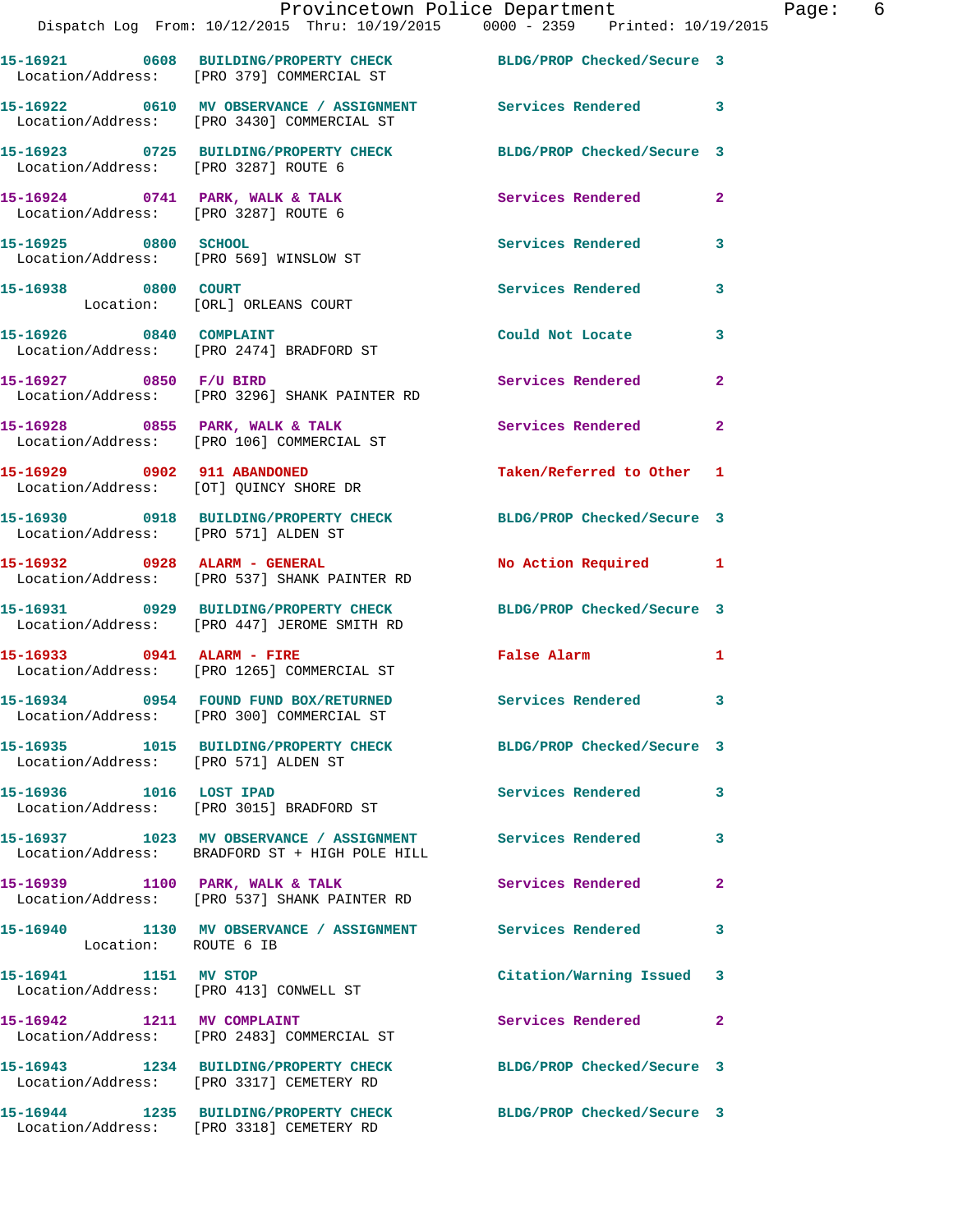Dispatch Log From: 10/12/2015 Thru: 10/19/2015 0000 - 2359 Printed: 10/19/2015 **15-16946 1246 HAZARDS Services Rendered 2**  Location/Address: COMMERCIAL ST

Location/Address: BRADFORD ST

Location/Address: ROUTE 6 + SHANK PAINTER RD

Location/Address: [PRO 488] MAYFLOWER ST

Location/Address: BRADFORD ST

**15-16948 1317 FOUND KEYS Services Rendered 3**  Location/Address: [PRO 542] SHANK PAINTER RD Location/Address: COMMERCIAL ST + SNAIL RD Location/Address: RYDER ST + BRADFORD ST

Location/Address: [PRO 542] SHANK PAINTER RD

Location/Address: [PRO 542] SHANK PAINTER RD

Location/Address: [PRO 2206] COMMERCIAL ST

**15-16958 1824 BUILDING/PROPERTY CHECK BLDG/PROP Checked/Secure 3** 

**15-16959 1851 BUILDING/PROPERTY CHECK Services Rendered 3**  Location/Address: [PRO 2898] JEROME SMITH RD

**15-16962 2059 BUILDING/PROPERTY CHECK BLDG/PROP Checked/Secure 3** 

**15-16963 2132 BUILDING/PROPERTY CHECK BLDG/PROP Checked/Secure 3** 

**15-16964 2156 BUILDING/PROPERTY CHECK BLDG/PROP Checked/Secure 3** 

**15-16965 2201 BAR CHECK LICENSING/NO ACTION 2** 

**15-16966 2209 ALARM - GENERAL No Action Required 1** 

**15-16967 2326 BUILDING/PROPERTY CHECK Services Rendered 3** 

Location/Address: [PRO 545] SHANK PAINTER RD

**15-16969 2335 BUILDING/PROPERTY CHECK Services Rendered 3**  Location/Address: [PRO 3259] MACMILLAN WHARF

Location/Address: [PRO 554] TREMONT ST

**15-16947 1307 BUILDING/PROPERTY CHECK BLDG/PROP Checked/Secure 3** 

**15-16949 1329 MV OBSERVANCE / ASSIGNMENT No Action Required 3** 

**15-16950 1345 MV COMPLAINT Services Rendered 2** 

**15-16951 1422 LOST CREDIT CARDS AND MA ID Services Rendered 3** 

**15-16952 1431 MEDICAL EMERGENCY PATIENT REFUSAL 1** 

**15-16954 1619 MV OBSERVANCE / ASSIGNMENT Services Rendered 3** 

**15-16955 1630 HAZARDS Services Rendered 2** 

15-16957 **1753 PARK, WALK & TALK Services Rendered** 2

Location/Address: [PRO 516] RACE POINT RD

Location/Address: [PRO 357] COMMERCIAL ST

Location/Address: [PRO 182] COMMERCIAL ST

Location/Address: [PRO 3443] COMMERCIAL ST

Location/Address: [PRO 2483] COMMERCIAL ST

**15-16972 2352 BUILDING/PROPERTY CHECK Services Rendered 3** 

Location/Address: [PRO 3033] COMMERCIAL ST

Location/Address: [PRO 1778] SHANK PAINTER RD

Location/Address: [PRO 3702] COMMERCIAL ST

**15-16968 2330 BUILDING/PROPERTY CHECK BLDG/PROP Checked/Secure 3** 

**15-16970 2338 BUILDING/PROPERTY CHECK BLDG/PROP Checked/Secure 3** 

15-16960 1923 MV COMPLAINT **1928 Services Rendered** 2

**15-16961 1930 COMPLAINT-RENTAL SCAM Services Rendered 3**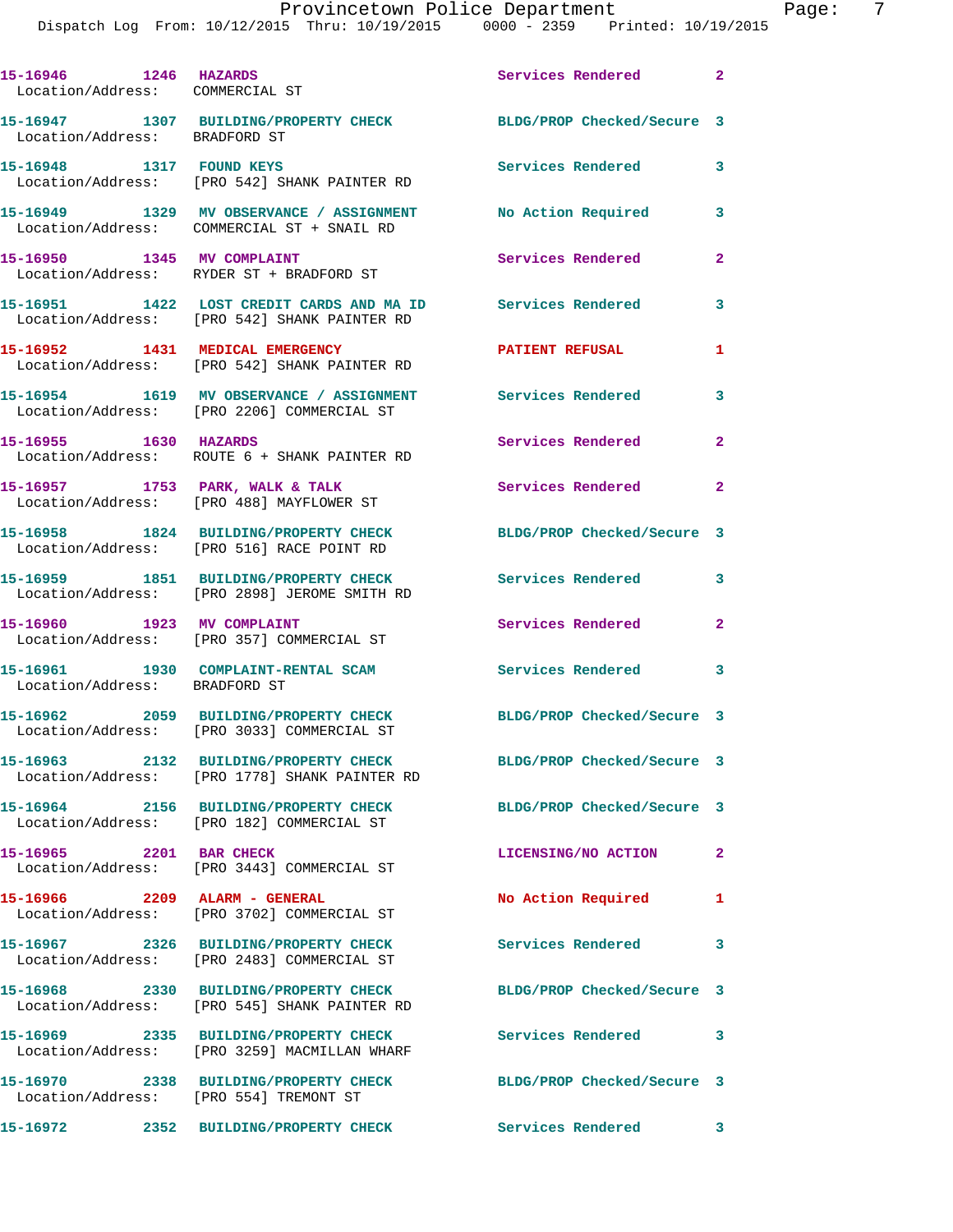Location/Address: [PRO 75] CAPTAIN BERTIE RD

## **For Date: 10/15/2015 - Thursday**

|                        | 15-16971 0000 LOBBY TRAFFIC<br>Location/Address: [PRO 542] SHANK PAINTER RD                                     | Services Rendered          | $\mathbf{2}$            |
|------------------------|-----------------------------------------------------------------------------------------------------------------|----------------------------|-------------------------|
| 15-16973 0003 MV STOP  | Location/Address: [PRO 68] PROVINCELANDS RD                                                                     | <b>VERBAL WARNING</b>      | 3                       |
|                        | 15-16974 0011 MV OBSERVANCE / ASSIGNMENT Services Rendered<br>Location/Address: [PRO 94] BRADFORD ST            |                            | $\overline{\mathbf{3}}$ |
|                        | 15-16975 0013 BUILDING/PROPERTY CHECK<br>Location/Address: [PRO 1989] COMMERCIAL ST                             | BLDG/PROP Checked/Secure 3 |                         |
|                        | 15-16976 0036 MV OBSERVANCE / ASSIGNMENT Services Rendered<br>Location/Address: [PRO 2277] BRADFORD ST          |                            | $\overline{\mathbf{3}}$ |
|                        | 15-16978 0136 BUILDING/PROPERTY CHECK<br>Location/Address: [PRO 512] PRINCE ST                                  | BLDG/PROP Checked/Secure 3 |                         |
|                        | 15-16977 0138 MV OBSERVANCE / ASSIGNMENT Services Rendered<br>Location/Address: HOWLAND ST + BRADFORD ST        |                            | $\overline{\mathbf{3}}$ |
|                        | 15-16979 0207 NOISE COMPLAINT<br>Location/Address: [PRO 1620] BRADFORD ST                                       | SPOKEN TO                  | $\overline{\mathbf{3}}$ |
|                        | 15-16981 0220 BUILDING/PROPERTY CHECK<br>Location/Address: [PRO 80] CARVER ST                                   | BLDG/PROP Checked/Secure 3 |                         |
|                        | 15-16980 0224 BUILDING/PROPERTY CHECK<br>Location/Address: [PRO 3033] COMMERCIAL ST                             | BLDG/PROP Checked/Secure 3 |                         |
|                        | 15-16982 0456 BUILDING/PROPERTY CHECK<br>Location/Address: [PRO 530] SHANK PAINTER RD                           | BLDG/PROP Checked/Secure 3 |                         |
|                        | 15-16983 0510 BUILDING/PROPERTY CHECK<br>Location/Address: [PRO 3033] COMMERCIAL ST                             | BLDG/PROP Checked/Secure 3 |                         |
|                        | 15-16984 0512 BUILDING/PROPERTY CHECK<br>Location/Address: [PRO 2898] JEROME SMITH RD                           | BLDG/PROP Checked/Secure 3 |                         |
|                        | 15-16985 0715 PARK, WALK & TALK<br>Location/Address: [PRO 3287] ROUTE 6                                         | <b>Services Rendered</b>   | $\mathbf{2}$            |
|                        | 15-16986 0717 BUILDING/PROPERTY CHECK BLDG/PROP Checked/Secure 3<br>Location/Address: [PRO 447] JEROME SMITH RD |                            |                         |
|                        | Location/Address: [PRO 3033] COMMERCIAL ST                                                                      | BLDG/PROP Checked/Secure 3 |                         |
|                        | 15-16988 0757 MV OBSERVANCE / ASSIGNMENT Services Rendered<br>Location/Address: [PRO 2513] ROUTE 6              |                            | 3                       |
| 15-16989 0803 MV STOP  | Location/Address: [PRO 539] SHANK PAINTER RD                                                                    | <b>VERBAL WARNING</b>      | 3                       |
| 15-16990 0811 SCHOOL   | Location/Address: [PRO 569] WINSLOW ST                                                                          | Services Rendered          | 3                       |
| 15-16991 0812 F/U BIRD | Location/Address: [PRO 3296] SHANK PAINTER RD                                                                   | <b>Services Rendered</b>   | $\mathbf{2}$            |
|                        | 15-16992 0903 MV OBSERVANCE / ASSIGNMENT Services Rendered<br>Location/Address: [PRO 3440] ROUTE 6              |                            | 3                       |
|                        | 15-16993 0936 BUILDING/PROPERTY CHECK<br>Location/Address: [PRO 3317] CEMETERY RD                               | BLDG/PROP Checked/Secure 3 |                         |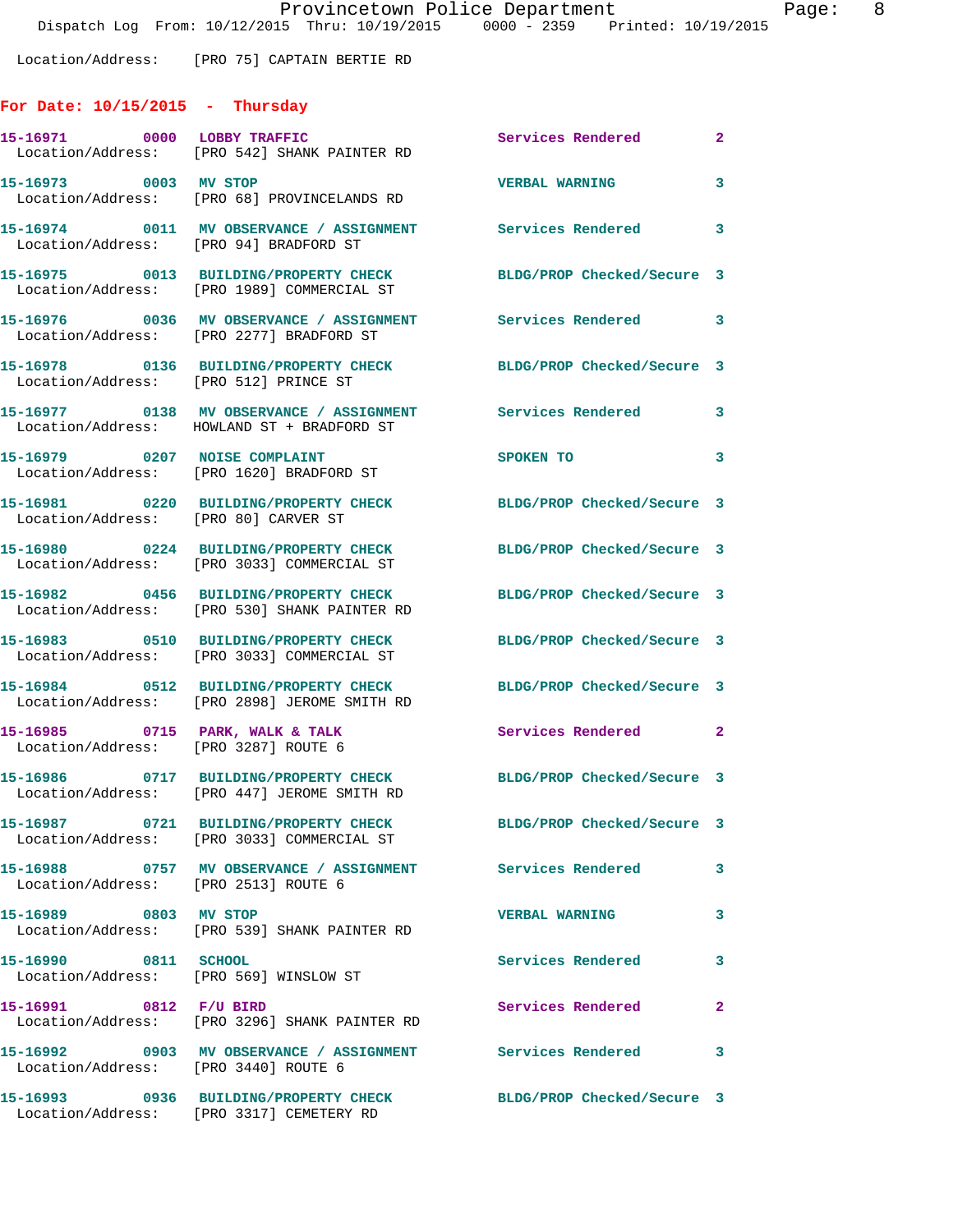|                                                                          | Provincetown Police Department<br>Dispatch Log From: 10/12/2015 Thru: 10/19/2015 0000 - 2359 Printed: 10/19/2015 |                            |                |
|--------------------------------------------------------------------------|------------------------------------------------------------------------------------------------------------------|----------------------------|----------------|
|                                                                          | 15-16995 0936 MV OBSERVANCE / ASSIGNMENT Services Rendered<br>Location/Address: BRADFORD ST + HOWLAND ST         |                            | 3              |
|                                                                          | 15-16994 0937 BUILDING/PROPERTY CHECK BLDG/PROP Checked/Secure 3<br>Location/Address: [PRO 3318] CEMETERY RD     |                            |                |
|                                                                          | 15-16996 0941 MV STOP<br>Location/Address: HOWLAND ST + WILLOW DR                                                | <b>VERBAL WARNING</b>      | 3              |
|                                                                          | 15-16997 0948 TRAFFIC CONTROL<br>Location/Address: [PRO 1288] BRADFORD ST                                        | Services Rendered          | 3              |
| 15-16998 1019 HARASSMENT<br>Location/Address: COMMERCIAL ST              |                                                                                                                  | Services Rendered          | $\mathbf{2}$   |
|                                                                          | 15-17000 1051 BUILDING/PROPERTY CHECK BLDG/PROP Checked/Secure 3<br>Location/Address: [PRO 2206] COMMERCIAL ST   |                            |                |
|                                                                          | 15-17001 1059 BUILDING/PROPERTY CHECK BLDG/PROP Checked/Secure 3<br>Location/Address: BRADFORD ST                |                            |                |
| 15-17017 1101 BIKE ABANDONED                                             | Location/Address: [PRO 16] BRADFORD ST                                                                           | FOLLOW UP                  | $\mathbf{2}$   |
| Location/Address: [PRO 571] ALDEN ST                                     | 15-17002 1108 BUILDING/PROPERTY CHECK                                                                            | BLDG/PROP Checked/Secure 3 |                |
|                                                                          | 15-17004 1155 COMPLAINT/CROSSBOW<br>Location/Address: [PRO 2492] WINSLOW ST                                      | No Action Required         | 3              |
|                                                                          | 15-17005 1200 MV ACCIDENT/MINOR<br>Location/Address: [PRO 3296] SHANK PAINTER RD                                 | Unfounded                  | 1              |
|                                                                          | 15-17006 1203 PARK, WALK & TALK<br>Location/Address: [PRO 488] MAYFLOWER ST                                      | Services Rendered          | $\mathbf{2}$   |
|                                                                          | 15-17008 1227 PARK, WALK & TALK<br>Location/Address: [PRO 2577] BRADFORD ST                                      | Services Rendered          | $\overline{2}$ |
|                                                                          | 15-17007 1230 BUILDING/PROPERTY CHECK BLDG/PROP Checked/Secure 3<br>Location/Address: [PRO 3259] MACMILLAN WHARF |                            |                |
| 15-17009 1235 MV STOP                                                    | Location/Address: [PRO 1168] WINTHROP ST                                                                         | <b>VERBAL WARNING</b>      | 3              |
| Location/Address: SNAIL RD                                               | 15-17010 1245 MV OBSERVANCE / ASSIGNMENT Services Rendered                                                       |                            | 3              |
| 15-17011 1249 PARK, WALK & TALK<br>Location/Address: [PRO 3222] ALDEN ST |                                                                                                                  | <b>Services Rendered</b>   | $\mathbf{2}$   |
|                                                                          | 15-17012 1252 PARKING COMPLAINT / GENERAL Services Rendered<br>Location/Address: [PRO 2483] COMMERCIAL ST        |                            | 3              |
| 15-17013 1257 MV STOP                                                    | Location/Address: BRADFORD ST + COMMERCIAL ST                                                                    | <b>VERBAL WARNING</b>      | 3              |
|                                                                          | 15-17014 1315 BUILDING/PROPERTY CHECK<br>Location/Address: [PRO 2540] RACE POINT RD                              | BLDG/PROP Checked/Secure 3 |                |
|                                                                          | 15-17016 1354 FOLLOW UP/ABANDONED BIKE<br>Location/Address: [PRO 519] RACE POINT RD                              | <b>Services Rendered</b>   | $\overline{2}$ |
|                                                                          | 15-17018 1358 MEDICAL EMERGENCY<br>Location/Address: [PRO 537] SHANK PAINTER RD                                  | Transported to Hospital    | 1              |
|                                                                          | 15-17019 1434 BUILDING/PROPERTY CHECK<br>Location/Address: [PRO 2500] COMMERCIAL ST                              | BLDG/PROP Checked/Secure 3 |                |
| 15-17020                                                                 | 1440 BUILDING/PROPERTY CHECK                                                                                     | BLDG/PROP Checked/Secure 3 |                |

Location/Address: [PRO 3287] ROUTE 6

Page: 9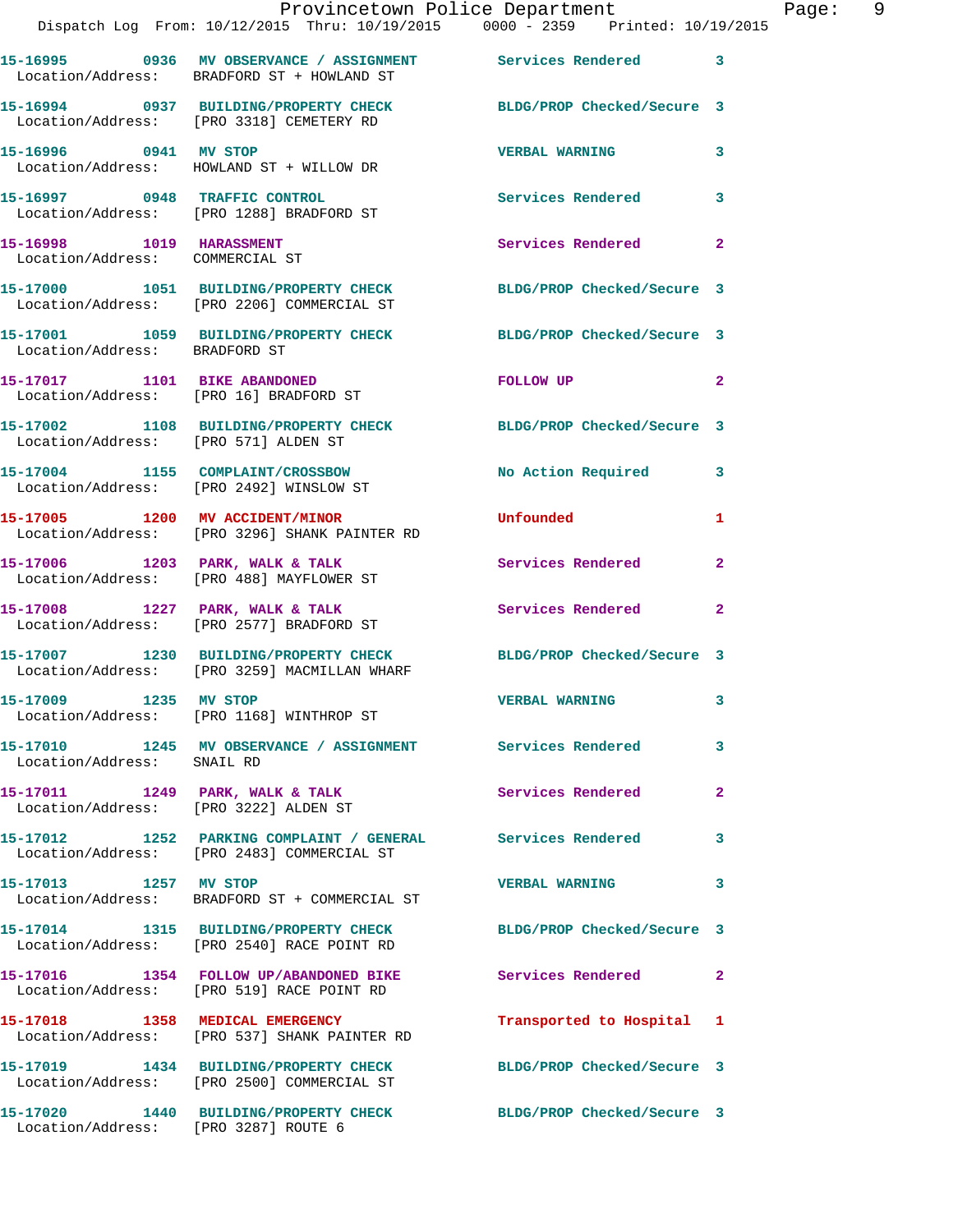Dispatch Log From: 10/12/2015 Thru: 10/19/2015 0000 - 2359 Printed: 10/19/2015

|                         | 15-17021 1517 MEDICAL EMERGENCY<br>Location/Address: [PRO 3490] COMMERCIAL ST                                     | Transported to Hospital 1  |                |    |
|-------------------------|-------------------------------------------------------------------------------------------------------------------|----------------------------|----------------|----|
|                         | 15-17022 1537 FLIGHT COVERAGE<br>Location/Address: [PRO 516] RACE POINT RD                                        | <b>Services Rendered</b>   | $\mathbf{2}$   |    |
|                         | 15-17023 1606 ANIMAL CALL<br>Location/Address: [PRO 444] HIGH POLE HILL                                           | Services Rendered          | $\mathbf{2}$   |    |
|                         | 15-17024 1628 COMPLAINT/WALLET RETURNED Services Rendered<br>Location/Address: [PRO 105] COMMERCIAL ST            |                            | 3              |    |
|                         | 15-17025 1647 HARASSMENT<br>Location/Address: [PRO 542] SHANK PAINTER RD                                          | Services Rendered          | $\mathbf{2}$   |    |
|                         | 15-17026 1800 ASSIST CITIZEN<br>Location/Address: [PRO 542] SHANK PAINTER RD                                      | <b>SPOKEN TO</b>           | 3              |    |
| 15-17027 1823 MV STOP   | Location/Address: [PRO 68] PROVINCELANDS RD                                                                       | <b>VERBAL WARNING</b>      | 3              |    |
|                         | 15-17028 1845 BUILDING/PROPERTY CHECK<br>Location/Address: [PRO 530] SHANK PAINTER RD                             | BLDG/PROP Checked/Secure 3 |                |    |
|                         | 15-17029 1939 911 GENERAL<br>Location/Address: [PRO 407] HENSCHE LN                                               | Could Not Locate 1         |                | 16 |
|                         | 15-17030 2102 BUILDING/PROPERTY CHECK<br>Location/Address: [PRO 519] RACE POINT RD                                | BLDG/PROP Checked/Secure 3 |                |    |
|                         | 15-17031 2102 BUILDING/PROPERTY CHECK BLDG/PROP Checked/Secure 3<br>Location/Address: [PRO 3033] COMMERCIAL ST    |                            |                |    |
|                         | 15-17032 2116 BUILDING/PROPERTY CHECK BLDG/PROP Checked/Secure 3<br>Location/Address: [PRO 444] HIGH POLE HILL    |                            |                |    |
| 15-17033 2121 MV STOP   | Location/Address: [PRO 3296] SHANK PAINTER RD                                                                     | <b>VERBAL WARNING</b>      | 3              |    |
|                         | 15-17035 2146 BUILDING/PROPERTY CHECK BLDG/PROP Checked/Secure 3<br>Location/Address: [PRO 182] COMMERCIAL ST     |                            |                |    |
|                         | 15-17036 2153 BAR CHECK<br>Location/Address: [PRO 399] COMMERCIAL ST                                              | LICENSING/NO ACTION 2      |                |    |
| 15-17037 2155 BAR CHECK | Location/Address: [PRO 2737] COMMERCIAL ST                                                                        | LICENSING/NO ACTION        | 2              |    |
|                         | 15-17038 2201 BUILDING/PROPERTY CHECK BLDG/PROP Checked/Secure 3<br>Location/Address: [PRO 1952] COMMERCIAL ST    |                            |                |    |
| 15-17039 2204 BAR CHECK | Location/Address: [PRO 272] COMMERCIAL ST                                                                         | LICENSING/NO ACTION        | 2              |    |
| 15-17040 2207 BAR CHECK | Location/Address: [PRO 269] COMMERCIAL ST                                                                         | LICENSING/NO ACTION        | $\overline{2}$ |    |
|                         | 15-17041 2209 MEDICAL EMERGENCY<br>Location/Address: [PRO 1559] CONANT ST                                         | <b>PATIENT REFUSAL</b>     | 1              |    |
|                         | 15-17043 2321 BUILDING/PROPERTY CHECK Services Rendered<br>Location/Address: [PRO 2977] COMMERCIAL ST             |                            | 3              |    |
|                         | 15-17042 2324 BUILDING/PROPERTY CHECK BLDG/PROP Checked/Secure 3<br>Location/Address: [PRO 1778] SHANK PAINTER RD |                            |                |    |
|                         | 15-17044 2331 PARK, WALK & TALK<br>Location/Address: [PRO 105] COMMERCIAL ST                                      | Services Rendered          | $\mathbf{2}$   |    |
|                         | 15-17045 2339 BUILDING/PROPERTY CHECK                                                                             | BLDG/PROP Checked/Secure 3 |                |    |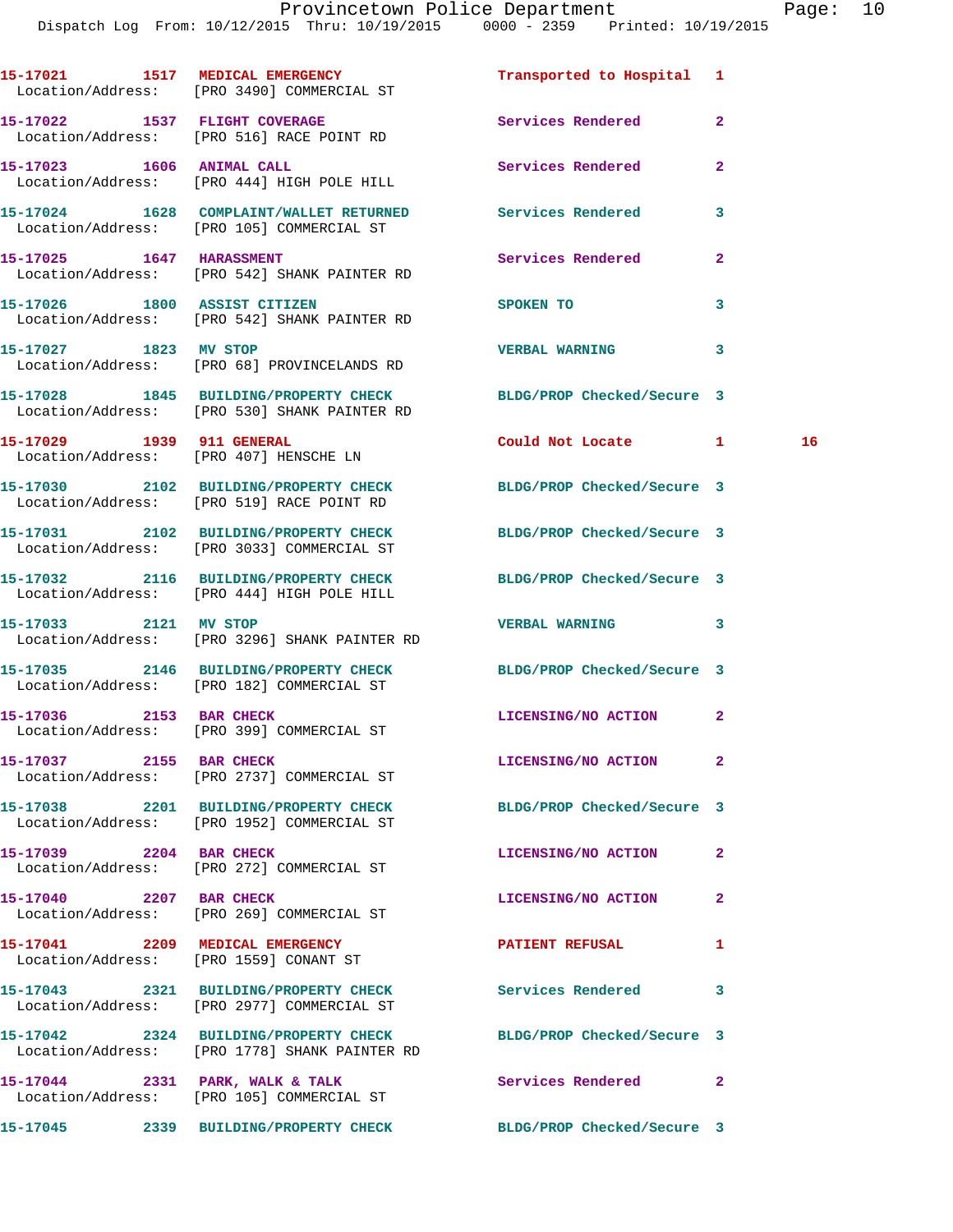|                                                        | Dispatch Log From: 10/12/2015 Thru: 10/19/2015 0000 - 2359 Printed: 10/19/2015                                  | Provincetown Police Department        | Page: 11 |
|--------------------------------------------------------|-----------------------------------------------------------------------------------------------------------------|---------------------------------------|----------|
|                                                        | Location/Address: [PRO 175] COMMERCIAL ST                                                                       |                                       |          |
|                                                        | 15-17046 2341 BUILDING/PROPERTY CHECK BLDG/PROP Checked/Secure 3<br>Location/Address: [PRO 433] RYDER ST EXT    |                                       |          |
|                                                        | 15-17047 2354 BUILDING/PROPERTY CHECK Services Rendered 3<br>Location/Address: [PRO 75] CAPTAIN BERTIE RD       |                                       |          |
| For Date: $10/16/2015$ - Friday                        |                                                                                                                 |                                       |          |
|                                                        | 15-17049 0000 ASSIST CITIZEN/WELL BEING CHEC Services Rendered 3<br>Location/Address: [PRO 2483] COMMERCIAL ST  |                                       |          |
| Location/Address: [PRO 2519] ROUTE 6                   | 15-17048 0001 MV OBSERVANCE / ASSIGNMENT Services Rendered 3                                                    |                                       |          |
|                                                        | 15-17050 0049 MV OBSERVANCE / ASSIGNMENT Services Rendered 3<br>Location/Address: [PRO 2489] BRADFORD ST        |                                       |          |
|                                                        | 15-17051 0124 BUILDING/PROPERTY CHECK BLDG/PROP Checked/Secure 3<br>Location/Address: [PRO 1638] COMMERCIAL ST  |                                       |          |
|                                                        | 15-17052 0130 MV OBSERVANCE / ASSIGNMENT Services Rendered 3<br>Location/Address: HOWLAND ST + BRADFORD ST      |                                       |          |
| 15-17053 0134 MV STOP<br>Location/Address: BRADFORD ST |                                                                                                                 | <b>VERBAL WARNING</b><br>$\mathbf{3}$ |          |
|                                                        | 15-17054 0157 MV OBSERVANCE / ASSIGNMENT Services Rendered 3<br>Location/Address: [PRO 3430] COMMERCIAL ST      |                                       |          |
|                                                        | 15-17055 0227 BUILDING/PROPERTY CHECK BLDG/PROP Checked/Secure 3<br>Location/Address: [PRO 3033] COMMERCIAL ST  |                                       |          |
|                                                        | 15-17056 0527 BUILDING/PROPERTY CHECK Services Rendered 3<br>Location/Address: [PRO 2898] JEROME SMITH RD       |                                       |          |
|                                                        | 15-17057 0532 BUILDING/PROPERTY CHECK Services Rendered<br>Location/Address: [PRO 3259] MACMILLAN WHARF         | $\mathbf{3}$                          |          |
|                                                        | 15-17058 0620 LOBBY TRAFFIC<br>Location/Address: [PRO 542] SHANK PAINTER RD                                     | Services Rendered 2                   | 25       |
|                                                        | 15-17059 0722 BUILDING/PROPERTY CHECK BLDG/PROP Checked/Secure 3<br>Location/Address: [PRO 433] RYDER ST EXT    |                                       |          |
|                                                        | 15-17060 0732 TRAFFIC CONTROL<br>Location/Address: COMMERCIAL ST + CENTER ST                                    | Services Rendered 3                   |          |
|                                                        | 15-17061 0737 BUILDING/PROPERTY CHECK BLDG/PROP Checked/Secure 3<br>Location/Address: [PRO 447] JEROME SMITH RD |                                       |          |
| 15-17062 0812 COURT                                    | Location: [ORL] ORLEANS DISTRICT COURT                                                                          | Services Rendered 3                   |          |
| 15-17063 0812 SCHOOL                                   | Location/Address: [PRO 569] WINSLOW ST                                                                          | Services Rendered 3                   |          |
|                                                        | 15-17064 0819 TRAFFIC CONTROL<br>Location/Address: [PRO 285] COMMERCIAL ST                                      | Services Rendered 3                   |          |
| Location/Address: [PRO 3287] ROUTE 6                   | 15-17065 0822 BUILDING/PROPERTY CHECK BLDG/PROP Checked/Secure 3                                                |                                       |          |
|                                                        | 15-17066 0841 ALARM - FIRE<br>Location/Address: [PRO 1792] BRADFORD ST                                          | False Alarm 1                         |          |
|                                                        | 15-17067 0909 BUILDING/PROPERTY CHECK BLDG/PROP Checked/Secure 3<br>Location/Address: [PRO 2500] COMMERCIAL ST  |                                       |          |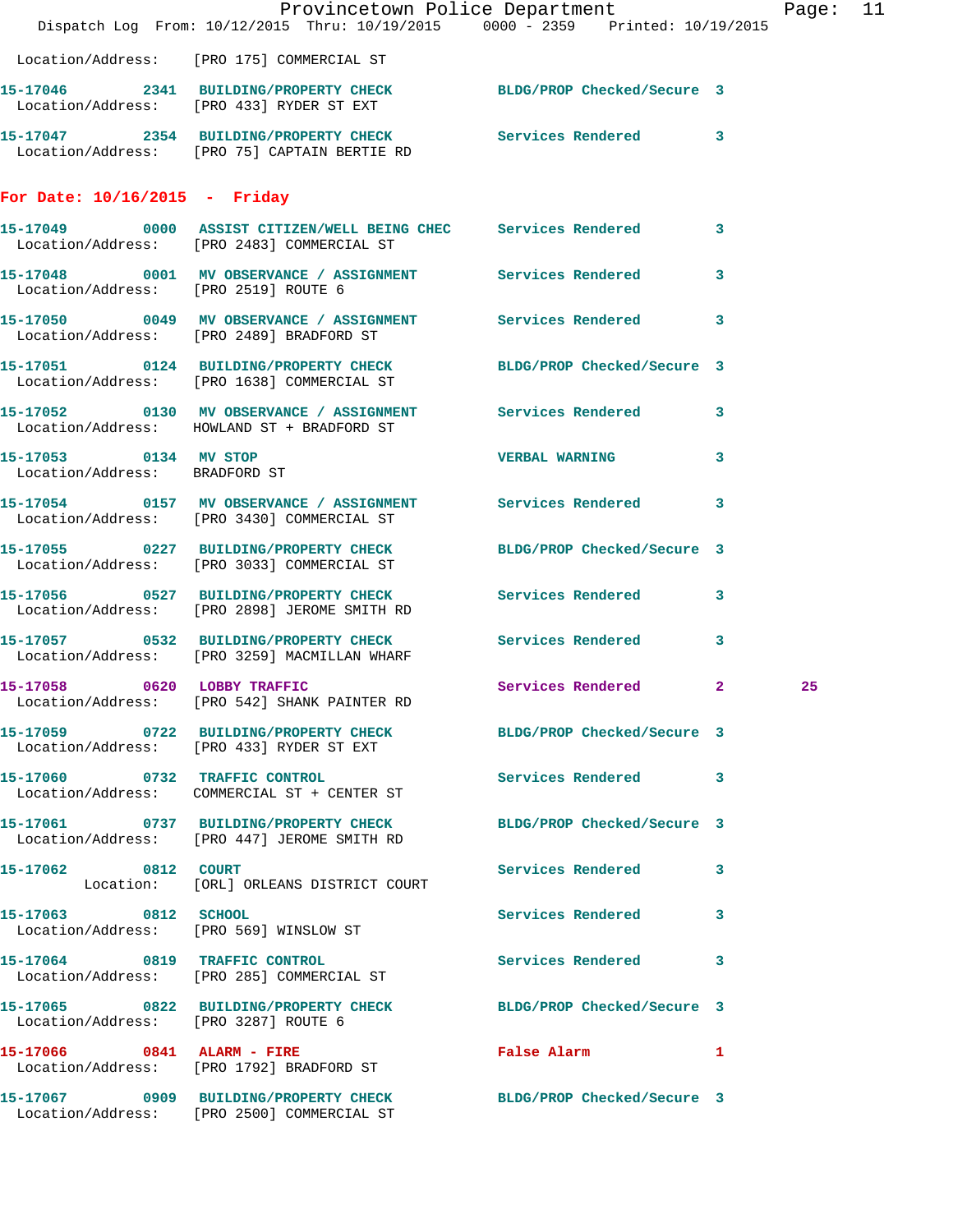|                           | Dispatch Log From: 10/12/2015 Thru: 10/19/2015 0000 - 2359 Printed: 10/19/2015                                   | Provincetown Police Department The Page: 12 |                |
|---------------------------|------------------------------------------------------------------------------------------------------------------|---------------------------------------------|----------------|
|                           | 15-17068 0910 LOST WALLET Services Rendered<br>Location/Address: [PRO 542] SHANK PAINTER RD                      |                                             | $\mathbf{3}$   |
| Location/Address: ROUTE 6 | 15-17069 0910 MV OBSERVANCE / ASSIGNMENT Services Rendered 3                                                     |                                             |                |
|                           | 15-17071 0950 ALARM - FIRE<br>Location/Address: [PRO 2737] COMMERCIAL ST                                         | False Alarm Weather (No 1                   |                |
|                           | 15-17072 1008 FOLLOW UP<br>Location/Address: [PRO 513] PROVINCE RD                                               | Services Rendered                           | $\mathbf{2}$   |
|                           | 15-17073 1052 MV OBSERVANCE / ASSIGNMENT Services Rendered<br>Location/Address: SNAIL RD                         |                                             | 3              |
|                           | 15-17074 1108 FOLLOW UP<br>Location/Address: [PRO 3296] SHANK PAINTER RD                                         | Services Rendered                           | $\mathbf{2}$   |
|                           | 15-17075 1116 ASSIST AGENCY/DPW<br>Location/Address: [PRO 519] RACE POINT RD                                     | Services Rendered 3                         |                |
|                           | 15-17076 1120 MV STOP<br>Location/Address: [PRO 3258] BRADFORD ST                                                | <b>VERBAL WARNING</b>                       | 3              |
|                           | 15-17077 1129 BUILDING/PROPERTY CHECK BLDG/PROP Checked/Secure 3<br>Location/Address: [PRO 3259] MACMILLAN WHARF |                                             |                |
|                           | 15-17078 1217 PARK, WALK & TALK 1997 Services Rendered 2<br>Location/Address: [PRO 105] COMMERCIAL ST            |                                             |                |
| 15-17079 1224 WIRES DOWN  | Location/Address: [PRO 1758] BRADFORD ST                                                                         | Removed Hazard                              | $\overline{2}$ |
|                           | 15-17080 1230 DISTURBANCE<br>Location/Address: [PRO 3296] SHANK PAINTER RD                                       | Peace Restored and the sea                  | 1              |
|                           | 15-17081 1253 BUILDING/PROPERTY CHECK BLDG/PROP Checked/Secure 3<br>Location/Address: [PRO 571] ALDEN ST         |                                             |                |
|                           | 15-17082 1303 SCAM<br>Location/Address: [PRO 221] COMMERCIAL ST                                                  | FOLLOW UP                                   | 2              |
| 15-17083 1326 BIRD        | Location/Address: [PRO 3296] SHANK PAINTER RD                                                                    | Services Rendered                           |                |
|                           | 15-17085 1509 FANNY PACK STOLEN/LOCATED Taken/Referred to Other 3<br>Location/Address: [PRO 517] RACE POINT RD   |                                             | $\mathbf{1}$   |
| 15-17086 1540 MV ACCIDENT | Location/Address: [PRO 526] RYDER ST EXT<br>Refer To Accident: 15-72-AC                                          | Services Rendered 1                         |                |
|                           | 15-17087 1617 LEG NUMBNESS/TRANSPORT<br>Location/Address: [PRO 1830] BRADFORD ST                                 | Transported to Hospital 1                   |                |
|                           | 15-17088 1646 FOUND WALLET/RETURNED<br>Location/Address: [PRO 542] SHANK PAINTER RD                              | Services Rendered 3                         | 1              |
|                           | 15-17089 1728 BUILDING/PROPERTY CHECK<br>Location/Address: [PRO 447] JEROME SMITH RD                             | BLDG/PROP Checked/Secure 3                  |                |
|                           | 15-17090 1828 BUILDING/PROPERTY CHECK BLDG/PROP Checked/Secure 3<br>Location/Address: [PRO 512] PRINCE ST        |                                             |                |
|                           | 15-17091 1834 VERBAL LIGHTS/LICENSE<br>Location/Address: [PRO 2500] COMMERCIAL ST                                | <b>VERBAL WARNING</b>                       | 3              |
|                           | 15-17092 1841 PARK, WALK & TALK<br>Location/Address: [PRO 105] COMMERCIAL ST                                     | <b>Services Rendered</b>                    | $\overline{2}$ |
|                           | 15-17093 2017 MEDICAL EMERGENCY                                                                                  | <b>PATIENT REFUSAL</b>                      | $\mathbf{1}$   |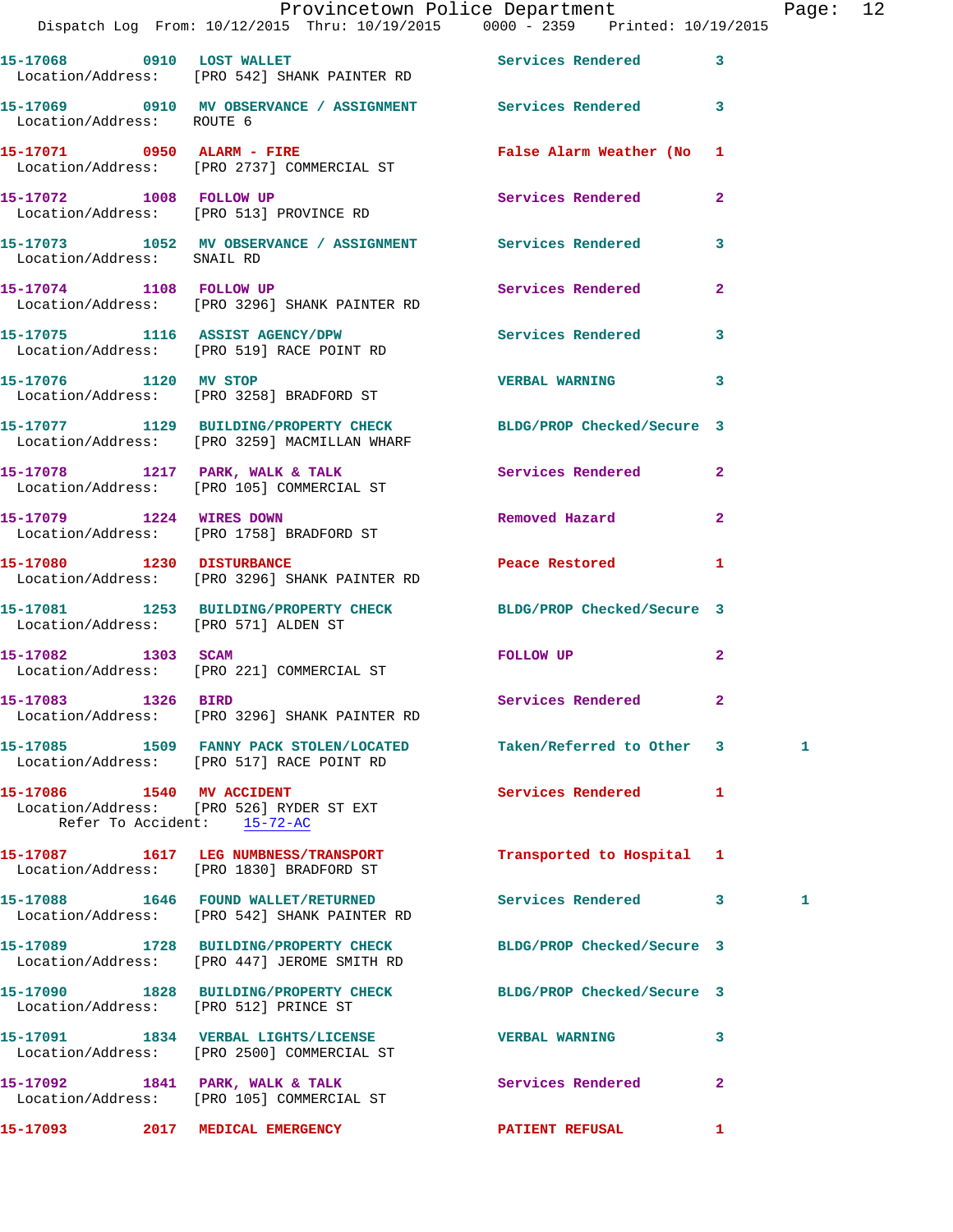|                                        | Dispatch Log From: 10/12/2015 Thru: 10/19/2015 0000 - 2359 Printed: 10/19/2015                                    | Provincetown Police Department |              | Page: 13 |  |
|----------------------------------------|-------------------------------------------------------------------------------------------------------------------|--------------------------------|--------------|----------|--|
|                                        | Location/Address: RYDER ST + COMMERCIAL ST                                                                        |                                |              |          |  |
| 15-17094 2035 SMOKE                    | Location/Address: [PRO 3117] COMMERCIAL ST                                                                        | Services Rendered 2            |              |          |  |
|                                        | 15-17095 2105 BUILDING/PROPERTY CHECK BLDG/PROP Checked/Secure 3<br>Location/Address: [PRO 3033] COMMERCIAL ST    |                                |              |          |  |
|                                        | 15-17096 2110 BUILDING/PROPERTY CHECK<br>Location/Address: [PRO 519] RACE POINT RD                                | BLDG/PROP Checked/Secure 3     |              |          |  |
|                                        | 15-17097 2131 PARK, WALK & TALK<br>Location/Address: [PRO 105] COMMERCIAL ST                                      | Services Rendered              | $\mathbf{2}$ |          |  |
|                                        | 15-17098 2134 SEIZURE/TRANSPORT<br>Location/Address: [PRO 3176] COMMERCIAL ST                                     | Transported to Hospital 1      |              |          |  |
|                                        | 15-17099 2201 BUILDING/PROPERTY CHECK BLDG/PROP Checked/Secure 3<br>Location/Address: [PRO 3286] COMMERCIAL ST    |                                |              |          |  |
|                                        | 15-17100 2202 BAR CHECK<br>Location/Address: [PRO 1953] COMMERCIAL ST                                             | Services Rendered 2            |              |          |  |
|                                        | 15-17101 2211 BUILDING/PROPERTY CHECK<br>Location/Address: [PRO 182] COMMERCIAL ST                                | BLDG/PROP Checked/Secure 3     |              |          |  |
| 15-17102 2215 BAR CHECK                | Location/Address: [PRO 208] COMMERCIAL ST                                                                         | Services Rendered 2            |              |          |  |
|                                        | 15-17103 2221 BUILDING/PROPERTY CHECK<br>Location/Address: [PRO 182] COMMERCIAL ST                                | BLDG/PROP Checked/Secure 3     |              |          |  |
| 15-17104 2224 BAR CHECK                | Location/Address: [PRO 3117] COMMERCIAL ST                                                                        | Services Rendered 2            |              |          |  |
|                                        | 15-17105 2305 BUILDING/PROPERTY CHECK BLDG/PROP Checked/Secure 3<br>Location/Address: [PRO 105] COMMERCIAL ST     |                                |              |          |  |
|                                        | 15-17106 2336 BUILDING/PROPERTY CHECK BLDG/PROP Checked/Secure 3<br>Location/Address: [PRO 530] SHANK PAINTER RD  |                                |              |          |  |
| 15-17107 2341 DISTURBANCE              | Location/Address: [PRO 3443] COMMERCIAL ST                                                                        | SPOKEN TO                      | 1            |          |  |
|                                        | 15-17108 2345 BUILDING/PROPERTY CHECK BLDG/PROP Checked/Secure 3<br>Location/Address: [PRO 1778] SHANK PAINTER RD |                                |              |          |  |
| For Date: $10/17/2015$ - Saturday      |                                                                                                                   |                                |              |          |  |
| Location/Address: [PRO 94] BRADFORD ST | 15-17109 0002 MV OBSERVANCE / ASSIGNMENT Services Rendered 3                                                      |                                |              |          |  |
|                                        | 15-17110 0004 BUILDING/PROPERTY CHECK<br>Location/Address: [PRO 1952] COMMERCIAL ST                               | BLDG/PROP Checked/Secure 3     |              |          |  |
| Location/Address: [PRO 1662] PEARL ST  | 15-17111 0008 BUILDING/PROPERTY CHECK BLDG/PROP Checked/Secure 3                                                  |                                |              |          |  |
|                                        | 15-17112 0032 BUILDING/PROPERTY CHECK<br>Location/Address: [PRO 105] COMMERCIAL ST                                | BLDG/PROP Checked/Secure 3     |              |          |  |
| Location/Address: ROUTE 6 + SNAIL RD   | 15-17113 0042 MV OBSERVANCE / ASSIGNMENT Services Rendered                                                        |                                | 3            |          |  |
|                                        | 15-17114 0044 MV OBSERVANCE / ASSIGNMENT Services Rendered<br>Location/Address: BRADFORD ST + HOWLAND ST          |                                | 3            |          |  |
|                                        | 15-17115 0047 COMPLAINT OPEN DOOR<br>Location/Address: [PRO 1997] COMMERCIAL ST                                   | Services Rendered              | 3            |          |  |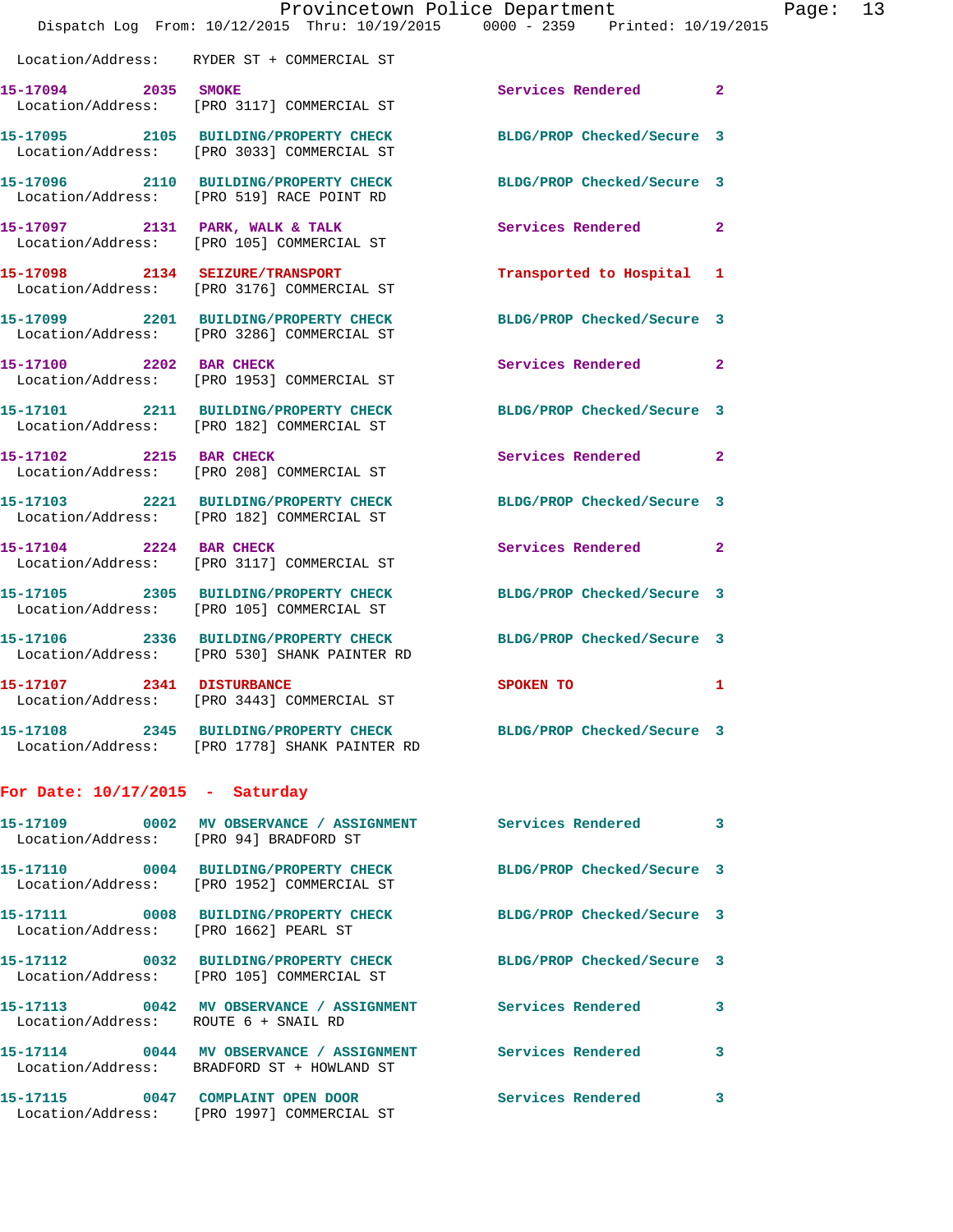Dispatch Log From: 10/12/2015 Thru: 10/19/2015 0000 - 2359 Printed: 10/19/2015

| 15-17116 0049 MV STOP                  | Location/Address: BRADFORD ST + HOWLAND ST                                                                       | <b>VERBAL WARNING</b>      | $\overline{\phantom{a}}$ 3 |    |
|----------------------------------------|------------------------------------------------------------------------------------------------------------------|----------------------------|----------------------------|----|
|                                        | 15-17117 0101 BUILDING/PROPERTY CHECK<br>Location/Address: [PRO 1638] COMMERCIAL ST                              | BLDG/PROP Checked/Secure 3 |                            |    |
|                                        | 15-17118 0105 BUILDING/PROPERTY CHECK<br>Location/Address: [PRO 1638] COMMERCIAL ST                              | BLDG/PROP Checked/Secure 3 |                            |    |
|                                        | 15-17119 0126 BUILDING/PROPERTY CHECK<br>Location/Address: [PRO 16] BRADFORD ST                                  | BLDG/PROP Checked/Secure 3 |                            |    |
|                                        | 15-17120 0127 BUILDING/PROPERTY CHECK<br>Location/Address: [PRO 75] CAPTAIN BERTIE RD                            | BLDG/PROP Checked/Secure 3 |                            |    |
|                                        | 15-17121 0134 BUILDING/PROPERTY CHECK BLDG/PROP Checked/Secure 3<br>Location/Address: [PRO 1646] WINSLOW ST      |                            |                            |    |
| Location/Address: ROUTE 6 + CONWELL ST | 15-17122 0134 MV OBSERVANCE / ASSIGNMENT No Action Required                                                      |                            | 3                          |    |
| Location/Address: [PRO 2519] ROUTE 6   | 15-17123 0144 MV OBSERVANCE / ASSIGNMENT Services Rendered                                                       |                            | 3                          |    |
| 15-17124 0155 MV STOP                  | Location/Address: ROUTE 6 + HOWLAND ST                                                                           | <b>VERBAL WARNING</b>      | 3                          |    |
| Location/Address: [PRO 80] CARVER ST   | 15-17125 0216 BUILDING/PROPERTY CHECK BLDG/PROP Checked/Secure 3                                                 |                            |                            |    |
|                                        | 15-17126 0227 BUILDING/PROPERTY CHECK<br>Location/Address: [PRO 3033] COMMERCIAL ST                              | BLDG/PROP Checked/Secure 3 |                            |    |
|                                        | 15-17127 0239 BUILDING/PROPERTY CHECK<br>Location/Address: [PRO 440] HARRY KEMP WAY                              | BLDG/PROP Checked/Secure 3 |                            |    |
|                                        | 15-17128 0244 BUILDING/PROPERTY CHECK<br>Location/Address: [PRO 2483] COMMERCIAL ST                              | Services Rendered 3        |                            |    |
|                                        | 15-17129 0322 BUILDING/PROPERTY CHECK<br>Location/Address: [PRO 545] SHANK PAINTER RD                            | BLDG/PROP Checked/Secure 3 |                            |    |
|                                        | 15-17130 0411 MV OBSERVANCE / ASSIGNMENT Services Rendered 3<br>Location/Address: SHANK PAINTER RD + BRADFORD ST |                            |                            |    |
|                                        | 15-17131 0447 BUILDING/PROPERTY CHECK BLDG/PROP Checked/Secure 3<br>Location/Address: [PRO 444] HIGH POLE HILL   |                            |                            |    |
|                                        | 15-17132 0450 BUILDING/PROPERTY CHECK<br>Location/Address: [PRO 3609] COMMERCIAL ST                              | BLDG/PROP Checked/Secure 3 |                            |    |
|                                        | 15-17133 0455 BUILDING/PROPERTY CHECK<br>Location/Address: [PRO 433] RYDER ST EXT                                | BLDG/PROP Checked/Secure 3 |                            |    |
|                                        | 15-17134 0538 LOBBY TRAFFIC<br>Location/Address: [PRO 542] SHANK PAINTER RD                                      | Services Rendered 3        |                            | 18 |
| Location/Address: [PRO 3287] ROUTE 6   | 15-17135 0542 BUILDING/PROPERTY CHECK BLDG/PROP Checked/Secure 3                                                 |                            |                            |    |
|                                        | 15-17136  0556  BUILDING/PROPERTY CHECK  Services Rendered<br>Location/Address: [PRO 2898] JEROME SMITH RD       |                            | 3                          |    |
| 15-17137 0605 AIRPORT COVERAGE         | Location/Address: [PRO 516] RACE POINT RD                                                                        | Services Rendered          | $\mathbf{2}$               |    |
|                                        | 15-17138 0738 BUILDING/PROPERTY CHECK BLDG/PROP Checked/Secure 3<br>Location/Address: [PRO 3259] MACMILLAN WHARF |                            |                            |    |
|                                        | 15-17139 0740 PARK, WALK & TALK<br>Location: [PRO 3431] LOPES SQUARE                                             | <b>Services Rendered</b>   | $\mathbf{2}$               |    |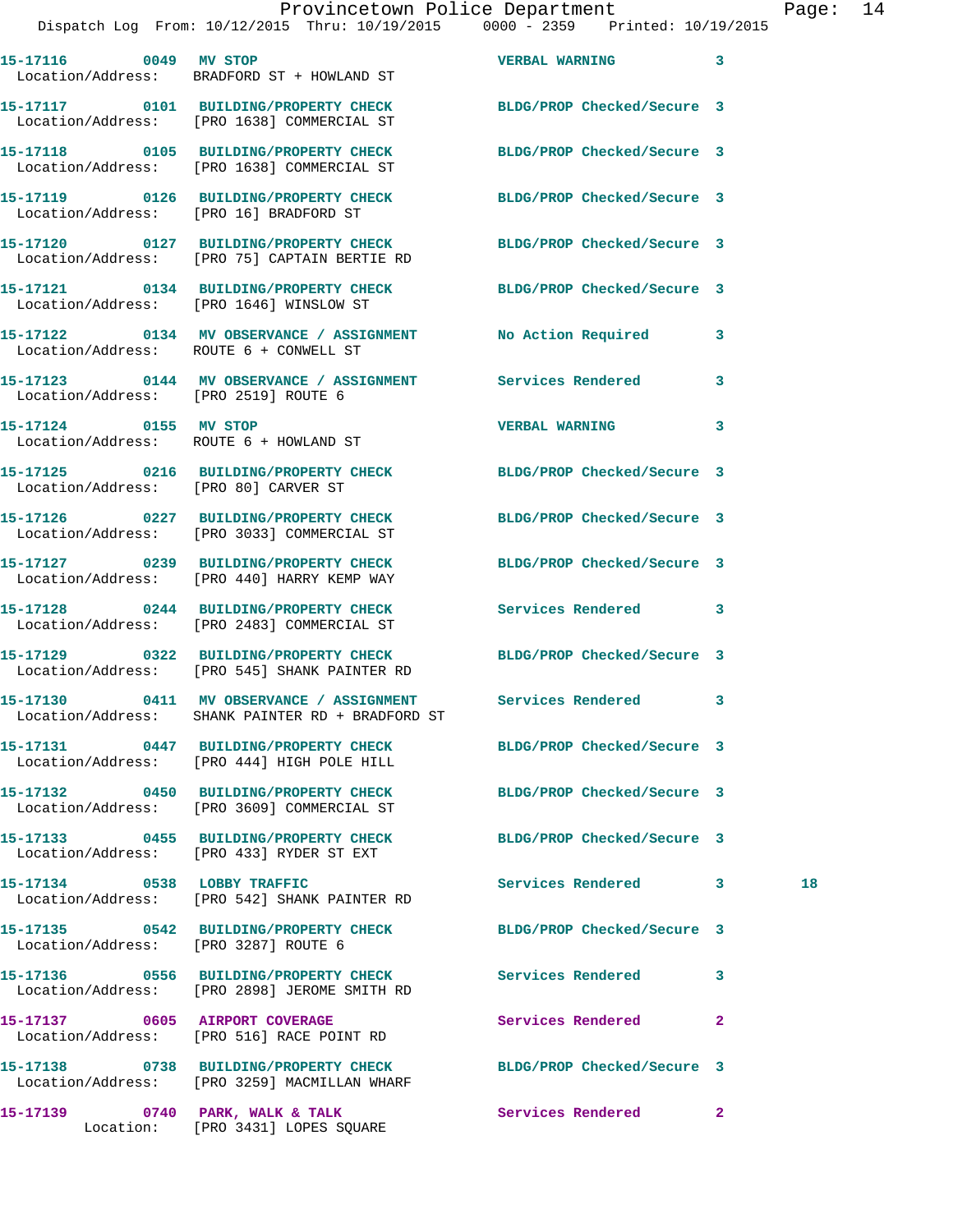| Location/Address: [PRO 3287] ROUTE 6                                | 15-17140 0754 BUILDING/PROPERTY CHECK BLDG/PROP Checked/Secure 3                                               |                            |                |   |
|---------------------------------------------------------------------|----------------------------------------------------------------------------------------------------------------|----------------------------|----------------|---|
|                                                                     | 15-17141 0804 BUILDING/PROPERTY CHECK BLDG/PROP Checked/Secure 3<br>Location/Address: [PRO 3033] COMMERCIAL ST |                            |                |   |
| 15-17142 0825 BIRD                                                  | Location/Address: [PRO 3296] SHANK PAINTER RD                                                                  | Services Rendered          | $\mathbf{2}$   |   |
|                                                                     | 15-17143 0838 MV COMPLAINT<br>Location/Address: [PRO 3456] RYDER ST EXT                                        | Services Rendered          | $\mathbf{2}$   |   |
|                                                                     | 15-17144 0842 MV OBSERVANCE / ASSIGNMENT Services Rendered<br>Location/Address: SHANK PAINTER RD + BRADFORD ST |                            | 3              |   |
| 15-17146 0903 FOLLOW UP                                             | Location/Address: [PRO 597] COMMERCIAL ST                                                                      | Services Rendered          | $\overline{2}$ |   |
|                                                                     | 15-17147 0912 BUILDING/PROPERTY CHECK<br>Location/Address: [PRO 3033] COMMERCIAL ST                            | BLDG/PROP Checked/Secure 3 |                |   |
| 15-17148 0927 MV COMPLAINT<br>Location/Address: [PRO 1048] PEARL ST |                                                                                                                | Services Rendered          | $\mathbf{2}$   |   |
| Location/Address: CONWELL ST + ROUTE 6                              | 15-17149 0937 MV OBSERVANCE / ASSIGNMENT Services Rendered                                                     |                            | 3              |   |
|                                                                     | 15-17151  0951  ASSIST CITIZEN/FINGERPRINTS  Services Rendered<br>Location/Address: [PRO 542] SHANK PAINTER RD |                            | 3              |   |
| Location/Address: [PRO 2513] ROUTE 6                                | 15-17152 1012 MV OBSERVANCE / ASSIGNMENT Services Rendered                                                     |                            | 3              |   |
| 15-17153 1034 MV STOP                                               | Location/Address: [PRO 413] CONWELL ST                                                                         | No Action Required         | 3              |   |
|                                                                     | 15-17154 1059 ANIMAL CALL/MISSING CAT Services Rendered<br>Location/Address: [PRO 3902] COMMERCIAL ST          |                            | $\overline{2}$ |   |
| Location/Address: [PRO 2479] ROUTE 6                                | 15-17155 1121 POSSIBLE DISABLED M/V                                                                            | <b>GONE ON ARRIVAL</b>     | $\overline{2}$ |   |
|                                                                     | 15-17156 1137 BUILDING/PROPERTY CHECK BLDG/PROP Checked/Secure 3<br>Location/Address: [PRO 2500] COMMERCIAL ST |                            |                |   |
| Location/Address: [PRO 1662] PEARL ST                               | 15-17157 1145 BUILDING/PROPERTY CHECK BLDG/PROP Checked/Secure 3                                               |                            |                |   |
| Location/Address: ROUTE 6 + CONWELL ST                              | 15-17158 1159 MV OBSERVANCE / ASSIGNMENT Services Rendered                                                     |                            | 3              |   |
| 15-17159 1204 MV STOP<br>Location/Address: [PRO 2479] ROUTE 6       |                                                                                                                | <b>VERBAL WARNING</b>      | 3              |   |
|                                                                     | 15-17160 1224 FOUND PAY STUB<br>Location/Address: [PRO 542] SHANK PAINTER RD                                   | <b>Services Rendered</b>   | 3              |   |
| Refer To Accident: 15-73-AC                                         | 15-17161 1251 UNRESPONSIVE DRIVER<br>Location/Address: BRADFORD ST + HANCOCK ST                                | Services Rendered          | 1              | 1 |
|                                                                     | 15-17163 1353 ASSIST AGENCY / MUTUAL AID Services Rendered<br>Location/Address: BRADFORD ST + PRINCE ST        |                            | 3              |   |
|                                                                     | 15-17162 1355 ANIMAL CALL/LOOSE DOG<br>Location/Address: [PRO 146] COMMERCIAL ST                               | <b>Services Rendered</b>   | $\mathbf{2}$   |   |
| 15-17164 1431 ASSIST CITIZEN                                        |                                                                                                                | <b>SPOKEN TO</b>           | 3              |   |

Location/Address: [PRO 542] SHANK PAINTER RD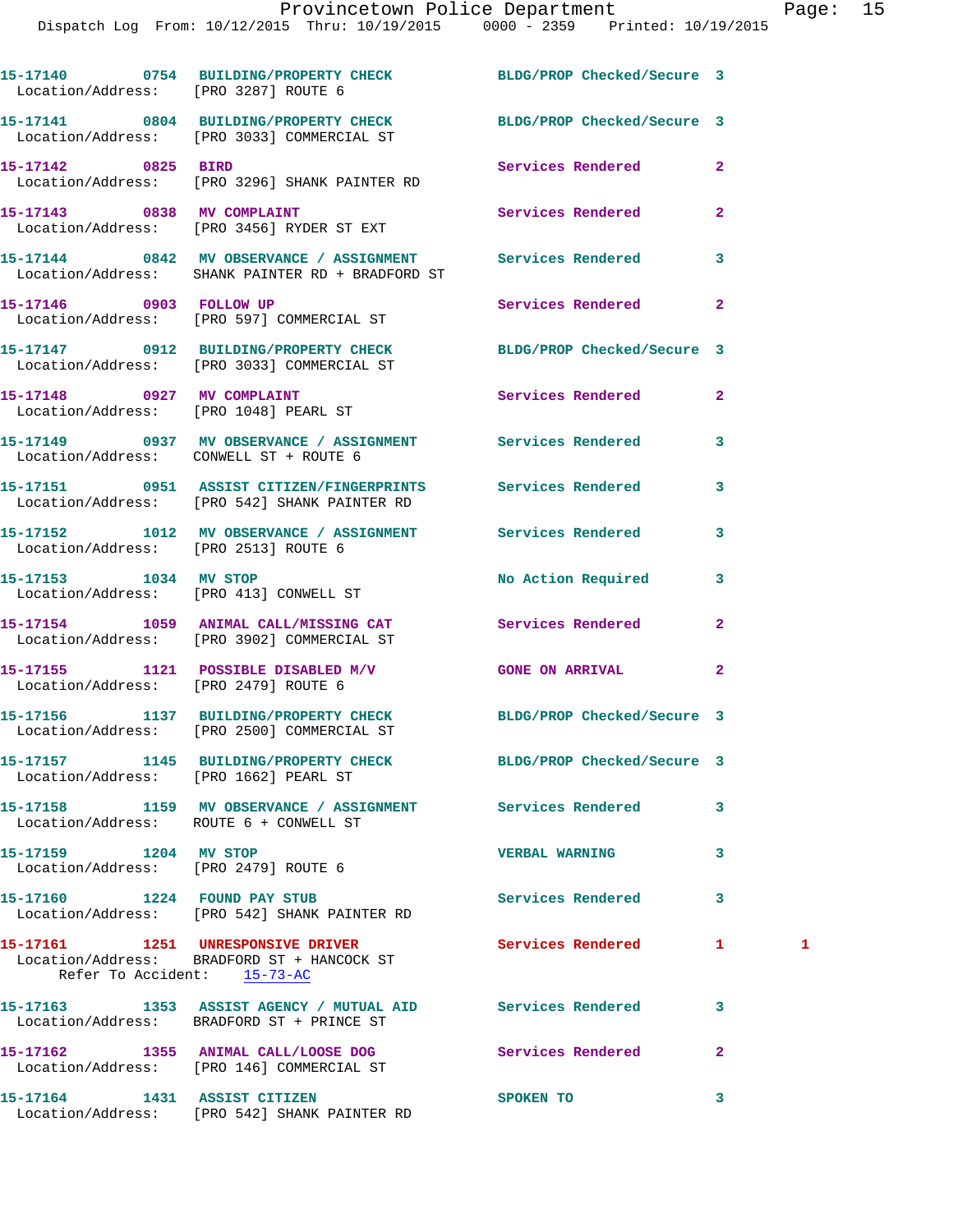|                                      | Dispatch Log From: 10/12/2015 Thru: 10/19/2015 0000 - 2359 Printed: 10/19/2015                                   | Provincetown Police Department |                | Page: 16     |  |
|--------------------------------------|------------------------------------------------------------------------------------------------------------------|--------------------------------|----------------|--------------|--|
| Location/Address: [PRO 2754] ROUTE 6 | 15-17165 1503 LOST JEWELRY/LOCATED Services Rendered 3                                                           |                                |                | $\mathbf{1}$ |  |
|                                      | 15-17166 1513 PARK, WALK & TALK 1991 Services Rendered 2<br>Location/Address: [PRO 105] COMMERCIAL ST            |                                |                |              |  |
|                                      |                                                                                                                  | Services Rendered 3            |                |              |  |
|                                      | 15-17168 1542 DOCTOR-ORDERED TRANSPORT<br>Location/Address: [PRO 440] HARRY KEMP WAY                             | Transported to Hospital 1      |                |              |  |
|                                      | 15-17169 1549 FOUND WALLET/LOCATED<br>Location/Address: [PRO 1633] COMMERCIAL ST                                 | Services Rendered 3            |                | $\mathbf{1}$ |  |
|                                      | 15-17170 1626 BUILDING/PROPERTY CHECK Services Rendered 3<br>Location/Address: [PRO 2898] JEROME SMITH RD        |                                |                |              |  |
|                                      | 15-17171 1709 GAS SMELL<br>Location/Address: [PRO 376] COMMERCIAL ST                                             | Services Rendered 2            |                |              |  |
|                                      | 15-17172 1741 SEWER SMELL<br>Location/Address: [PRO 373] COMMERCIAL ST                                           | Taken/Referred to Other 3      |                |              |  |
|                                      | 15-17174 1853 MUTUAL AID REQUEST 1997 Services Rendered 13<br>Location/Address: [PRO 2521] ROUTE 6               |                                |                |              |  |
|                                      | 15-17175 1913 LOST DRIVER'S LICENSE 10 Services Rendered 3<br>Location/Address: [PRO 542] SHANK PAINTER RD       |                                |                |              |  |
|                                      | 15-17176 1915 MV DISABLED<br>Location/Address: [PRO 433] RYDER ST EXT                                            | Services Rendered              | $\overline{2}$ |              |  |
|                                      | 15-17177 1936 PARK, WALK & TALK<br>Location/Address: [PRO 165] COMMERCIAL ST                                     | Services Rendered              | $\mathbf{2}$   |              |  |
|                                      | 15-17178 1952 PARKED MV COMPLAINT Services Rendered<br>Location/Address: [PRO 1952] COMMERCIAL ST                |                                | $\overline{2}$ |              |  |
|                                      | 15-17179 2117 PARK, WALK & TALK<br>Location/Address: [PRO 105] COMMERCIAL ST                                     | Services Rendered 2            |                |              |  |
|                                      | 15-17180 2118 BUILDING/PROPERTY CHECK BLDG/PROP Checked/Secure 3<br>Location/Address: [PRO 3033] COMMERCIAL ST   |                                |                |              |  |
|                                      | 15-17181 2121 MV STOP/OUI ARREST<br>Location/Address: RYDER ST EXT + COMMERCIAL ST<br>Refer To $P/C$ : 15-308-AR | Arrest(s) Made                 | $\mathbf{3}$   |              |  |
| 15-17182 2155 BAR CHECK              | Location/Address: [PRO 2737] COMMERCIAL ST                                                                       | Services Rendered              | $\mathbf{2}$   |              |  |
| 15-17183 2157 BAR CHECK              | Location/Address: [PRO 399] COMMERCIAL ST                                                                        | Services Rendered              | $\mathbf{2}$   |              |  |
| 15-17184 2200 BAR CHECK              | Location/Address: [PRO 253] COMMERCIAL ST                                                                        | Services Rendered              | $\mathbf{2}$   |              |  |
|                                      | 15-17185 2201 BAR CHECK<br>Location/Address: [PRO 2832] COMMERCIAL ST                                            | Services Rendered              | $\mathbf{2}$   |              |  |
| 15-17186 2204 BAR CHECK              | Location/Address: [PRO 208] COMMERCIAL ST                                                                        | Services Rendered              | $\mathbf{2}$   |              |  |
|                                      | 15-17187 2209 BAR CHECK<br>Location/Address: [PRO 382] COMMERCIAL ST                                             | Services Rendered              | $\mathbf{2}$   |              |  |
| 15-17188 2228 VERBAL 1-WAY           | Location: [PRO 3431] LOPES SQUARE                                                                                | <b>VERBAL WARNING</b>          | 3              |              |  |
| 15-17189 2319 MV COMPLAINT           |                                                                                                                  | Services Rendered 2            |                |              |  |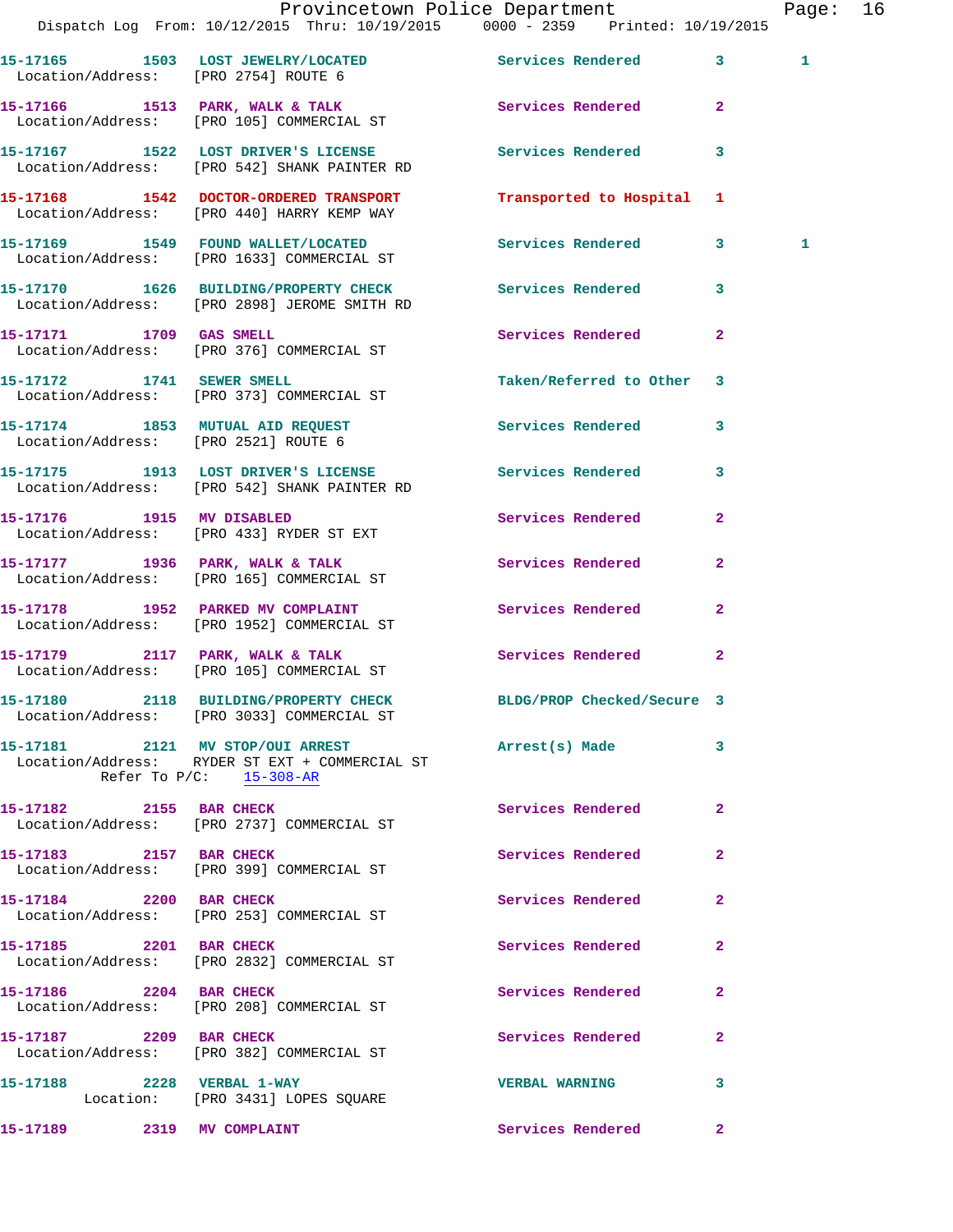|                                                        | Dispatch Log From: 10/12/2015 Thru: 10/19/2015 0000 - 2359 Printed: 10/19/2015                                   | Provincetown Police Department |                | Page: 17 |  |
|--------------------------------------------------------|------------------------------------------------------------------------------------------------------------------|--------------------------------|----------------|----------|--|
|                                                        | Location/Address: [PRO 116] COMMERCIAL ST                                                                        |                                |                |          |  |
|                                                        | 15-17190 2326 NOISE COMPLAINT<br>Location/Address: [PRO 3443] COMMERCIAL ST                                      | No Action Required 3           |                |          |  |
|                                                        | 15-17191 2329 MV STOP<br>Location/Address: [PRO 2543] MACMILLAN WHARF                                            | VERBAL WARNING 3               |                |          |  |
|                                                        | 15-17192 2346 BUILDING/PROPERTY CHECK Services Rendered 3<br>Location/Address: [PRO 75] CAPTAIN BERTIE RD        |                                |                |          |  |
| For Date: $10/18/2015$ - Sunday                        |                                                                                                                  |                                |                |          |  |
| Location/Address: [PRO 94] BRADFORD ST                 | 15-17193 0025 MV OBSERVANCE / ASSIGNMENT Services Rendered 3                                                     |                                |                |          |  |
| 15-17194 0033 MV STOP<br>Location/Address: WINTHROP ST |                                                                                                                  | <b>VERBAL WARNING</b>          | $\mathbf{3}$   |          |  |
| Location/Address: PRISCILLA ALDEN RD                   | 15-17195 0040 MV STOP                                                                                            | <b>VERBAL WARNING</b>          | 3              |          |  |
|                                                        | 15-17196 0058 DISORDERLY<br>Location/Address: [PRO 399] COMMERCIAL ST                                            | SPOKEN TO                      | $\overline{2}$ |          |  |
|                                                        | 15-17197 0143 MV STOP<br>Location/Address: [PRO 105] COMMERCIAL ST                                               | Services Rendered 3            |                |          |  |
|                                                        | 15-17198 0159 BUILDING/PROPERTY CHECK BLDG/PROP Checked/Secure 3<br>Location/Address: [PRO 530] SHANK PAINTER RD |                                |                |          |  |
|                                                        | 15-17199 0231 BUILDING/PROPERTY CHECK Services Rendered 3<br>Location/Address: [PRO 2898] JEROME SMITH RD        |                                |                |          |  |
| 15-17200 0235 FOLLOW UP                                | Location/Address: [PRO 1746] FRANKLIN ST                                                                         | Services Rendered 2            |                |          |  |
| Location/Address: [PRO 2519] ROUTE 6                   | 15-17201 0247 MV OBSERVANCE / ASSIGNMENT Services Rendered 3                                                     |                                |                |          |  |
|                                                        | 15-17202 0248 BY-LAW VIOLATION/SLEEPING SPOKEN TO<br>Location/Address: [PRO 3430] COMMERCIAL ST                  |                                | $\mathbf{2}$   |          |  |
|                                                        | 15-17204 0349 BUILDING/PROPERTY CHECK BLDG/PROP Checked/Secure 3<br>Location/Address: [PRO 3033] COMMERCIAL ST   |                                |                |          |  |
|                                                        | 15-17203 0350 BUILDING/PROPERTY CHECK BLDG/PROP Checked/Secure 3<br>Location/Address: [PRO 530] SHANK PAINTER RD |                                |                |          |  |
|                                                        | 15-17206 0450 MEDICAL EMERGENCY/S.O.B. PATIENT REFUSAL 1<br>Location/Address: [PRO 539] SHANK PAINTER RD         |                                |                |          |  |
|                                                        | 15-17207 0537 BUILDING/PROPERTY CHECK<br>Location/Address: [PRO 2543] MACMILLAN WHARF                            | BLDG/PROP Checked/Secure 3     |                |          |  |
|                                                        | 15-17208 0605 FOLLOW UP<br>Location/Address: [PRO 539] SHANK PAINTER RD                                          | Services Rendered              | $\mathbf{2}$   |          |  |
|                                                        | 15-17209 0608 LOBBY TRAFFIC<br>Location/Address: [PRO 542] SHANK PAINTER RD                                      | Services Rendered 2            |                | 16       |  |
|                                                        | 15-17210 0640 SERVICE CALL<br>Location/Address: [PRO 1190] COMMERCIAL ST                                         | Services Rendered 3            |                |          |  |
|                                                        | 15-17211 0854 ANIMAL CALL/LOOSE DOGS Services Rendered 2<br>Location/Address: WINTHROP ST + BRADFORD ST          |                                |                |          |  |
| Location/Address: CONWELL ST + ROUTE 6                 | 15-17212 0900 MV OBSERVANCE / ASSIGNMENT Services Rendered 3                                                     |                                |                |          |  |
|                                                        |                                                                                                                  |                                |                |          |  |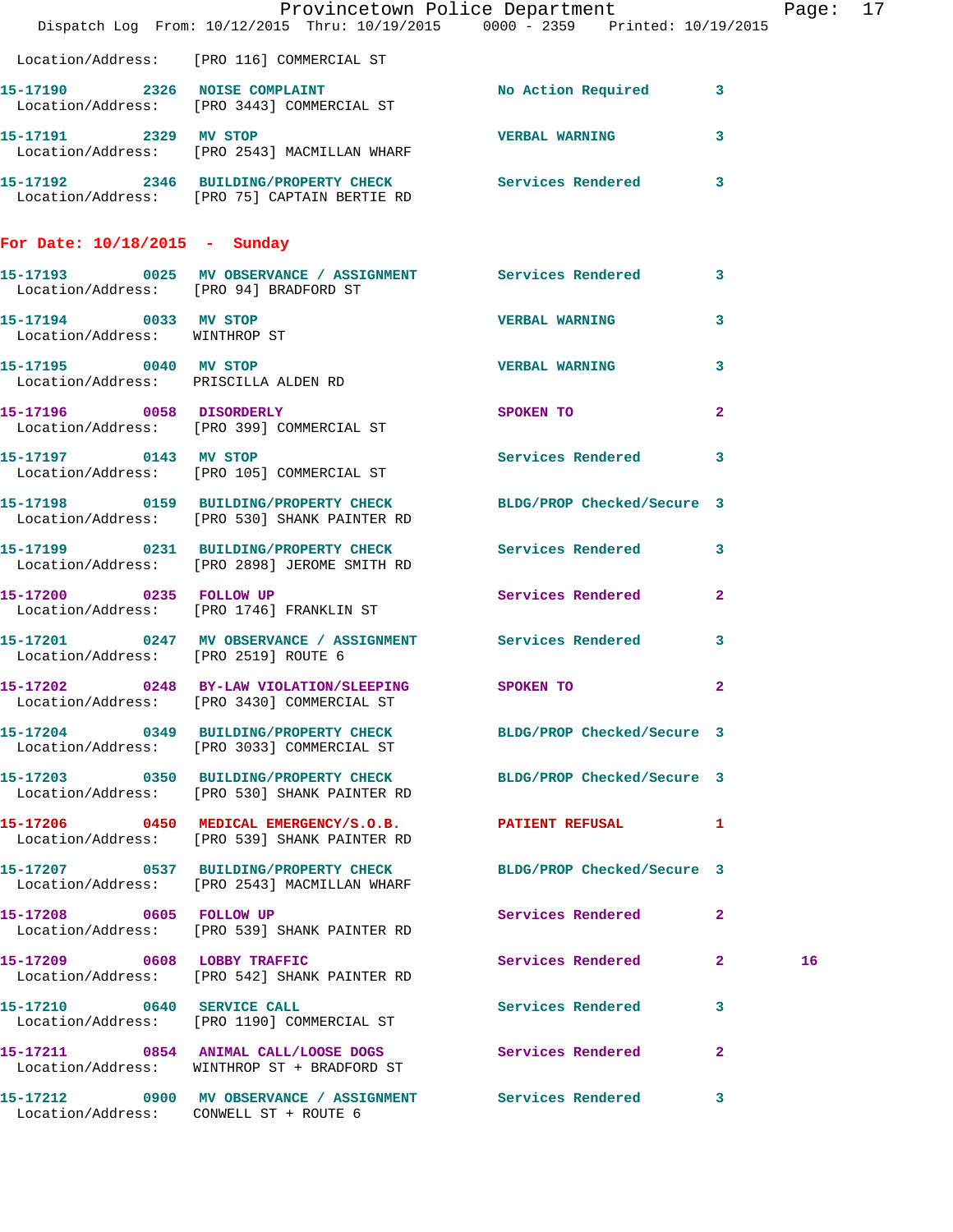|                                       | Dispatch Log From: 10/12/2015 Thru: 10/19/2015 0000 - 2359 Printed: 10/19/2015                                       | Provincetown Police Department |                | Page: 18 |  |
|---------------------------------------|----------------------------------------------------------------------------------------------------------------------|--------------------------------|----------------|----------|--|
|                                       | 15-17213 0912 MV COMPLAINT<br>Location/Address: BRADFORD ST + WINTHROP ST                                            | Services Rendered 2            |                |          |  |
| Location/Address: FRANKLIN ST         | 15-17214 0943 MISSING PERSON SPOKEN TO 1                                                                             |                                |                |          |  |
|                                       | 15-17215   1001   BUILDING/PROPERTY CHECK   BLDG/PROP Checked/Secure 3<br>Location/Address: [PRO 3033] COMMERCIAL ST |                                |                |          |  |
|                                       | 15-17216 1051 ANIMAL CALL/SEAGULL Services Rendered 2<br>Location/Address: [PRO 2500] COMMERCIAL ST                  |                                |                |          |  |
| Location/Address: ROUTE 6             | 15-17217 1117 MV OBSERVANCE / ASSIGNMENT Services Rendered 3                                                         |                                |                |          |  |
|                                       | 15-17218 1124 MV STOP<br>Location/Address: [PRO 2513] ROUTE 6                                                        | <b>VERBAL WARNING</b>          | 3              |          |  |
|                                       | 15-17219 1129 PARK, WALK & TALK 1988 Services Rendered 2<br>Location/Address: [PRO 105] COMMERCIAL ST                |                                |                |          |  |
|                                       | 15-17220 1130 MEDICAL EMERGENCY/FALL <b>PATIENT REFUSAL</b><br>Location/Address: COMMERCIAL ST + KENDALL LN          |                                | 1              |          |  |
| 15-17221 1138 MV STOP                 | Location/Address: [PRO 2479] ROUTE 6                                                                                 | Citation/Warning Issued 3      |                |          |  |
| Location/Address: [PRO 3222] ALDEN ST | 15-17222 1322 911 GENERAL                                                                                            | Services Rendered 1            |                |          |  |
|                                       | 15-17223 1350 MV COMPLAINT<br>Location/Address: [PRO 312] COMMERCIAL ST                                              | Services Rendered              | $\mathbf{2}$   |          |  |
|                                       | 15-17224 1521 MV ACCIDENT/PAST Services Rendered<br>Location/Address: [PRO 2520] PRINCE ST                           |                                | 1              |          |  |
|                                       | 15-17225 1529 MV OBSERVANCE / ASSIGNMENT Services Rendered 3<br>Location/Address: HIGH POLE HL + BRADFORD ST         |                                |                |          |  |
|                                       | 15-17226 1548 BUILDING/PROPERTY CHECK Services Rendered 3<br>Location/Address: [PRO 3430] COMMERCIAL ST              |                                |                |          |  |
|                                       | 15-17227 1559 THREATS<br>Location/Address: [PRO 290] COMMERCIAL ST                                                   | SPOKEN TO                      |                |          |  |
|                                       | 15-17228 1622 MV OBSERVANCE / ASSIGNMENT Services Rendered<br>Location/Address: BRADFORD ST + SHANK PAINTER RD       |                                | $\mathbf{3}$   |          |  |
|                                       | Location/Address: [PRO 2924] WEST VINE ST                                                                            | Services Rendered 1            |                |          |  |
|                                       | 15-17230 1702 DOG IN MV<br>Location/Address: [PRO 3259] MACMILLAN WHARF                                              | <b>GONE ON ARRIVAL</b>         | $\mathbf{2}$   |          |  |
|                                       | 15-17231 1728 SERVICE CALL/KIOSK<br>Location/Address: [PRO 2489] BRADFORD ST                                         | Taken/Referred to Other 3      |                |          |  |
|                                       | 15-17232 1746 ESCORT/TRANSPORT<br>Location/Address: [PRO 197] COMMERCIAL ST                                          | Services Rendered              | 3              |          |  |
| 15-17233 1807 MV DISABLED             | Location/Address: [PRO 2519] ROUTE 6                                                                                 | <b>Unfounded</b>               | $\overline{2}$ |          |  |
| Location/Address: SHANK PAINTER RD    | 15-17234 1841 MV OBSERVANCE / ASSIGNMENT Services Rendered                                                           |                                | 3              |          |  |
|                                       | 15-17235 1928 BUILDING/PROPERTY CHECK BLDG/PROP Checked/Secure 3<br>Location/Address: [PRO 1952] COMMERCIAL ST       |                                |                |          |  |
| Location/Address: [PRO 3222] ALDEN ST | 15-17236 1954 MEDICAL EMERGENCY                                                                                      | Transported to Hospital 1      |                |          |  |